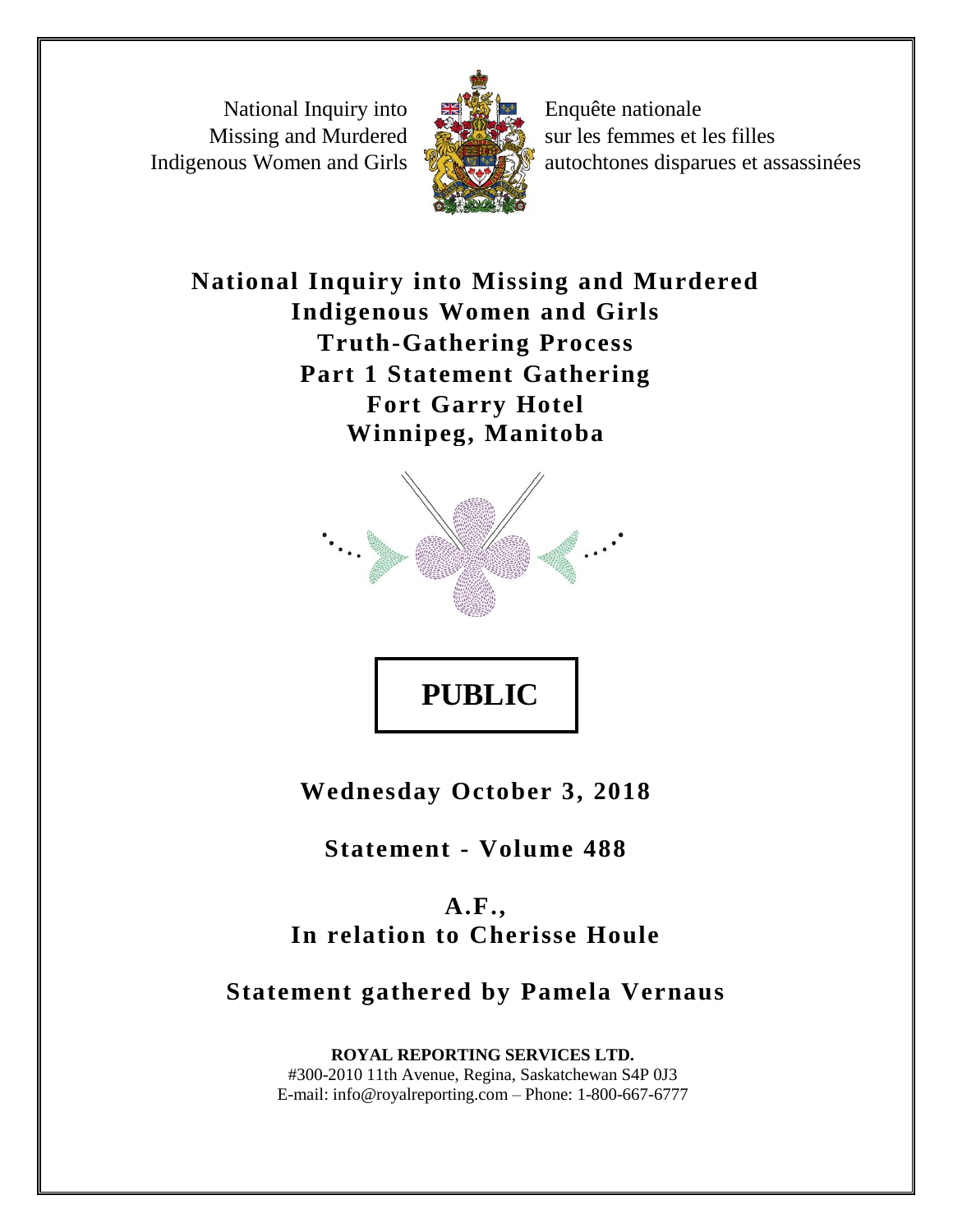#### **ORDER**

Pursuant to Rule 7 of *Legal Path: Rules of Respectful Practice*, Chief Commissioner Marion Buller ordered that all names except that of Cherisse Houle be rendered anonymous in this transcript and any related documents. This order was made April 1st, 2019.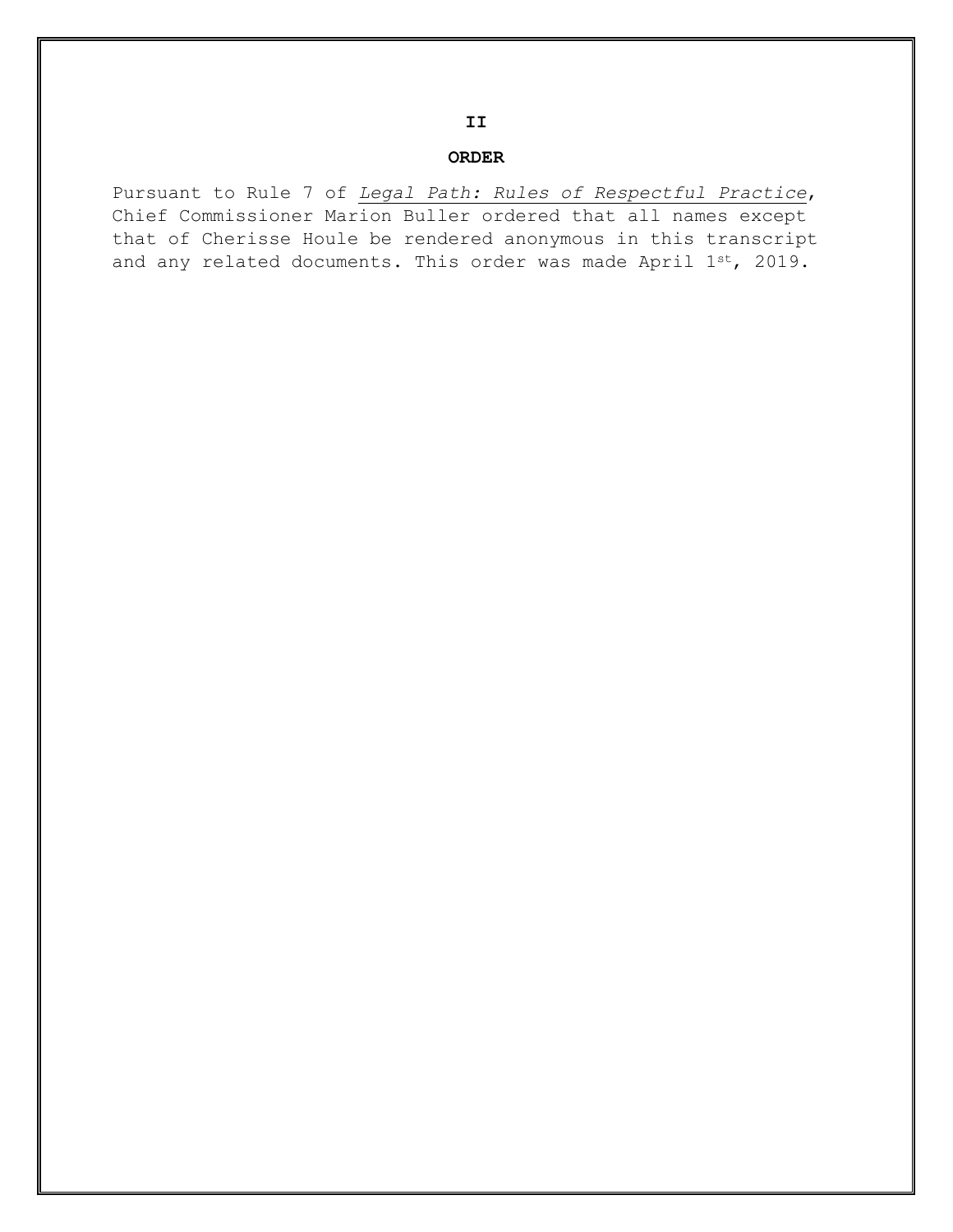### **III TABLE OF CONTENTS**

| Statement Volume 488<br>October 3, 2018<br>Witness: A.F. | PAGE. |
|----------------------------------------------------------|-------|
|                                                          |       |
| Reporter's Certification 22                              |       |

**Statement Gatherer: Pamela Vernaus**

**Documents submitted with testimony: none.**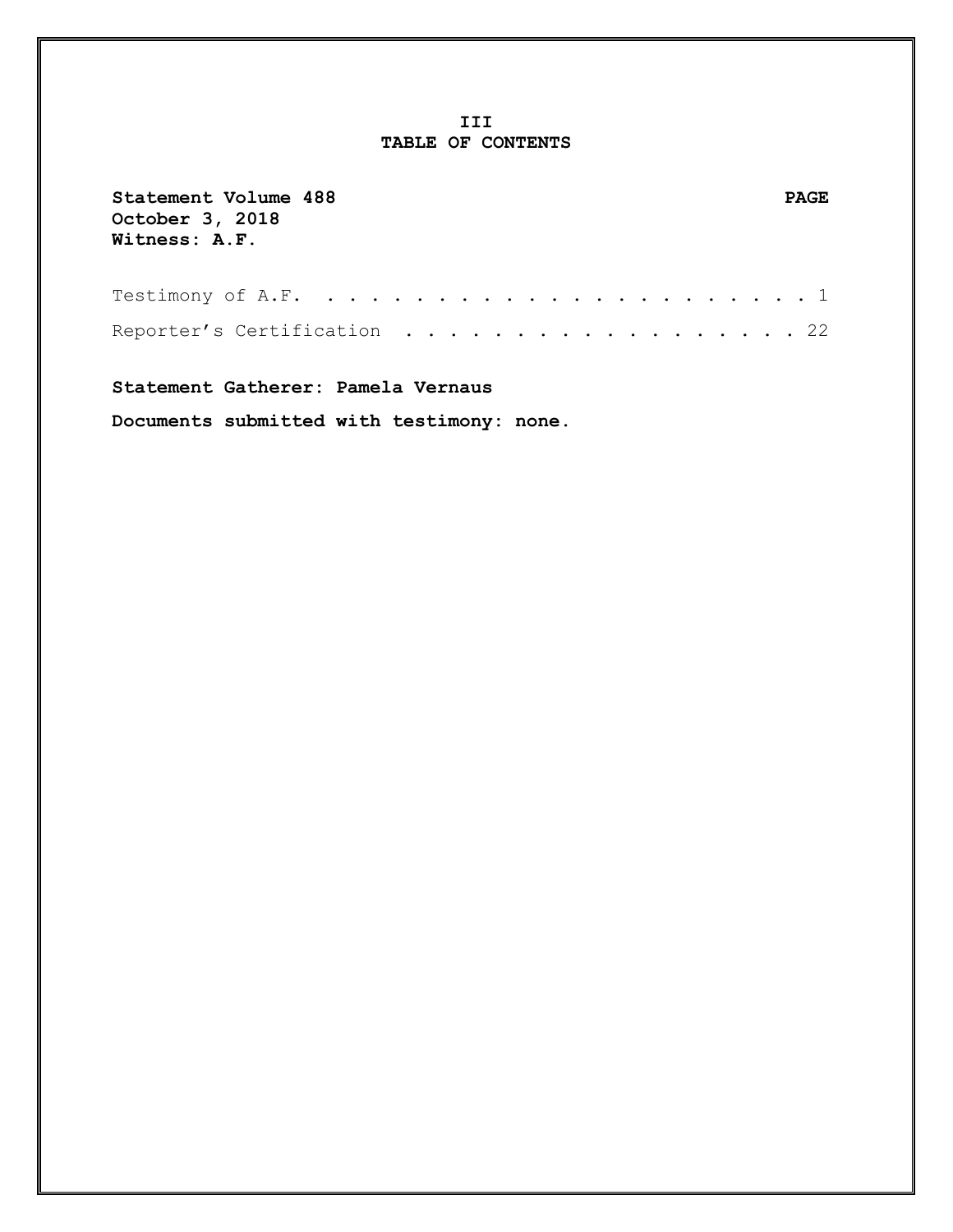**Statement - Public 1 A.F. (Cherisse Houle)**

 Winnipeg, Manitoba --- Upon commencing on Wednesday, October 3, 2018 at 10:00 a.m. **MS. PAMELA VERNAUS:** Good morning. We are here today with the National Inquiry in Winnipeg, Manitoba. Today's date is October 3rd, 2018. It's about 10 a.m. I'm the statement gatherer. My name is Pamela Vernaus, and I'm here with... **MR. K.C.**: [Traditional name]. **MS. A.F.:** [A.F.]. **MS. S.M.**: [S.M.], health support. **MR. K.M.**: And my baptismal name is [K.C.] from Sagkeeng First Nation. I'm honoured and blessed to be with 12 [A.F.]. **MS. A.F.:** That's it? **MS. PAMELA VERNAUS:** You're good. **MR. K.C.:** M'hm. **MS. A.F.:** Now we talk -- now I talk? **MR. K.C.:** M'hm. **MS. PAMELA VERNAUS:** Yeah, and feel free to talk. **MS. A.F.:** Okay. **MS. PAMELA VERNAUS:** If you need to take a break, or  $--$  like I said  $--$  **MS. A.F.:** No, I'll start. **MS. PAMELA VERNAUS:** Okay. **MS. A.F.:** Well, I'll start when I was a kid, and then I'll just work my way up from there. I'm -- I have lots of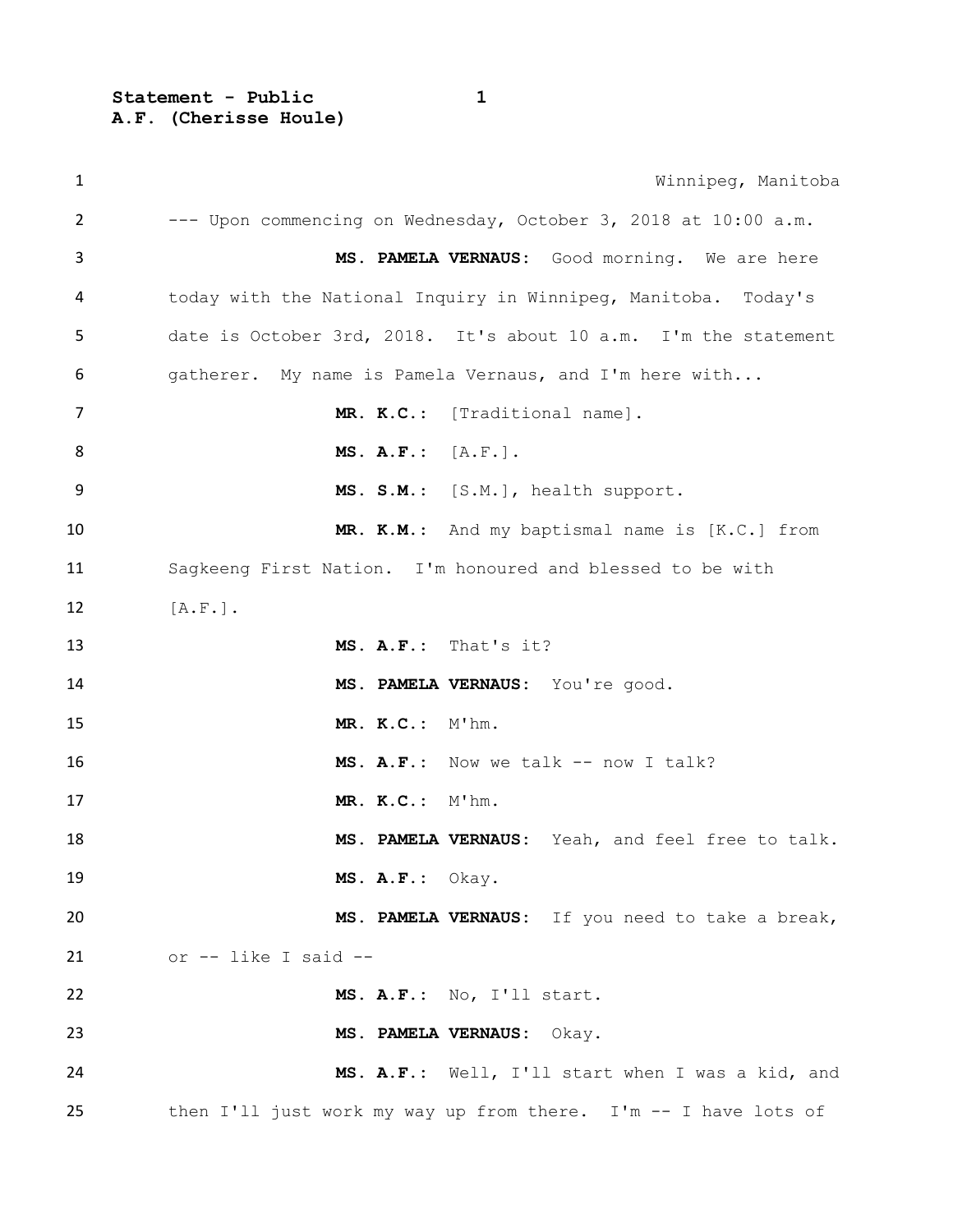**Statement - Public 2 A.F. (Cherisse Houle)**

 hatred from when I was a kid because of what happened to me when I was a baby. My mom had to choose between me and my sister -- no, me and my sister or this guy my mom was with, so she chose him, and then I had to go live with my aunty and my uncle, and my sister had to go live with her grandpa, so we were raised -- well, she was raised with her -- our grandpa all her 7 life until he passed away, and then I was raised by my aunt and my uncle off and on.

9 Soon, I got a little bit older, and I was starting to see my mom and my step-dad a little often, and my first experience with my step-dad wasn't good because he sexually molested me a few times, and I tried to tell my mom what happened, but she wouldn't believe me. She kept picking his side.

 So my aunty and my uncle and my family, my aunt 16 and uncles, they were having a party one night, and I -- I was 17 living with my aunty at the time, and they sent me -- well, they told me to go to bed because -- I guess it was bedtime. I can't 19 remember exactly how old I was, but -- so I went and slept in my aunty and my uncle's room, and that's when my step-dad came up there and molested me, so I -- I ended up screaming. I told my aunt and my uncle what he did. They ended up getting into a fight because of it, and I -- I don't know exactly what happened after that, but I have lots of experiences being sexually 25 molested by, well, lots of my family -- male family members in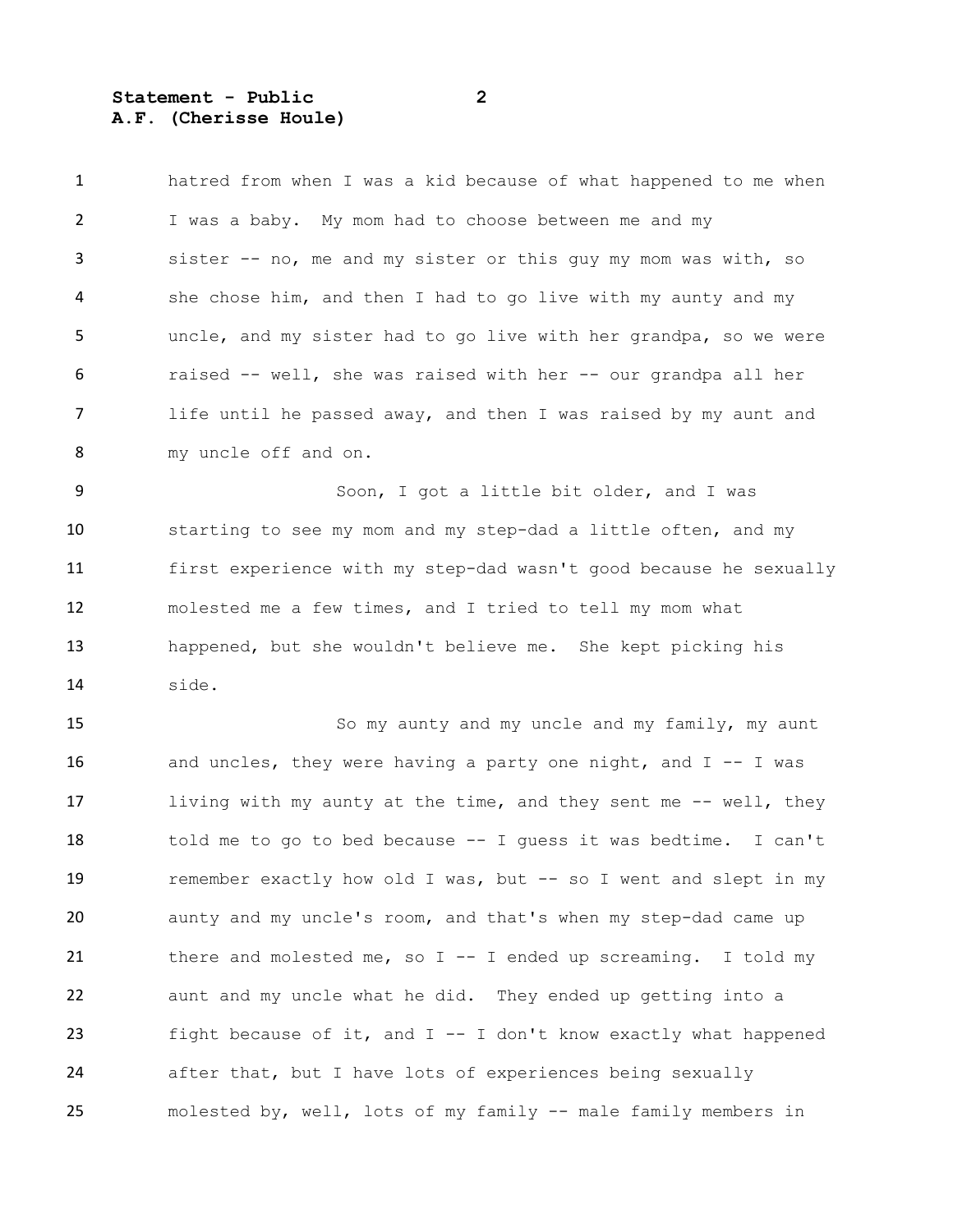#### **Statement - Public 3 A.F. (Cherisse Houle)**

 my -- in my family, so it -- it really took effect of my life. 2 As I was growing up to be a teenager, I started 3 drinking by the age of 12, and -- I was back with my mom by then, but I got my first assault charge against my mom when I was 12, I think, and then I just -- my life went downhill from there. I was constantly in and out of jail. By then, I was hanging around with gang people, and I was back here in the city. I was doing 8 drugs -- well, smoking weed and drinking. And then I think by the time I turned the age of 16, I got pregnant with my first son, and I kind of straightened out a little bit, but then -- I don't know. I started hanging around with, like, the bigger gang members, and I just tried my first line of coke -- cocaine, and then I started working on the 14 streets, and I was actually dealing with CFS because -- because I was just a child myself having a child. 16 So I was with -- working with CFS because of my 17 son, and I had to call them one day because my son was crying in his bedroom, and I was too busy smoking crack in my bathroom. So 19 they showed up and they took him away, and then they sent me to treatment, but treatment wasn't -- didn't want to work that time, and I've been in and out of so many treatment centres to get my son back, but I think it was just because I was so young, and I just didn't want to -- I just wanted to party, and being a single mom was really hard.

I remember this New Year's, I was with his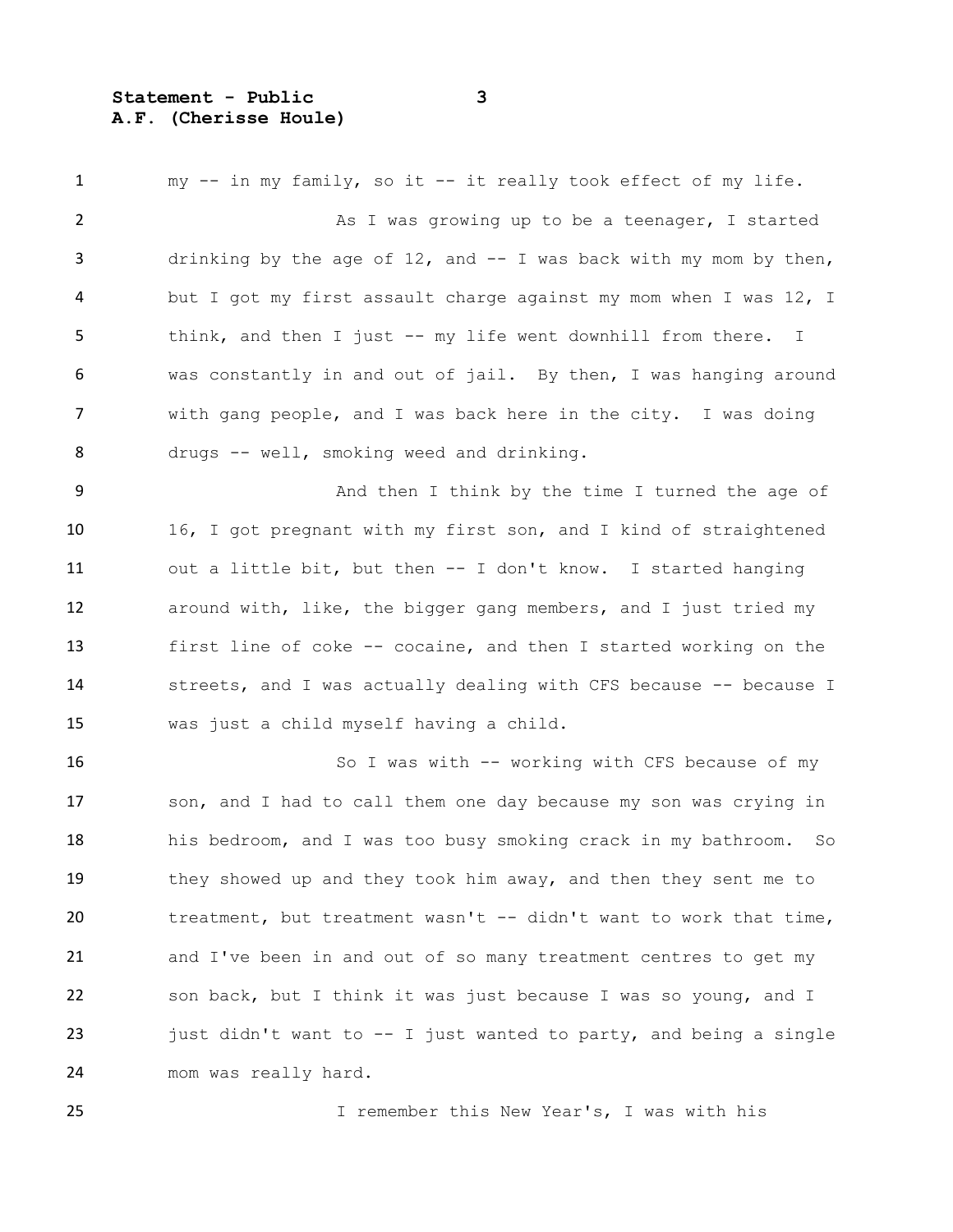### **Statement - Public 4 A.F. (Cherisse Houle)**

 dad -- this is when he was still a baby. I tried my first hoot of crack cocaine. I had to beg them for it; didn't want to give me it, but I ended up having my first hoot. Didn't really do nothing, but I was too much into drinking. Like, I was -- I had a really bad alcohol problem. I still do until this day. I'm trying to work on it.

**But I** started bringing johns into my home when my 8 son was around, and I -- I don't know, I just -- I was really messed up when I was a kid because I had family but I didn't have family because just who I chose to have the kid with and things 11 weren't right, and -- because he was, like, way older than I was, but -- now I'm just probably all over the place now.

**MS. PAMELA VERNAUS:** No. You're doing fine.

 **MS. A.F.:** I've seen so many people -- well, I've been involved in so many witness cases or questions for a lot of 16 them missing and murdered Indigenous people that have gotten murdered or who have gone missing or have been killed or found dead or something. It's like, I don't know, some reason the cops always come back to me just because I was, like, always -- I was everywhere, being on the streets and everything, so -- I don't know, maybe they just find a random street worker and then maybe they work from there, and -- but more or less all the girls that went missing I -- I knew them or associated with them.

 But I really connected with Cherisse Houle. That's my little buddy. I still miss her, but -- I guess the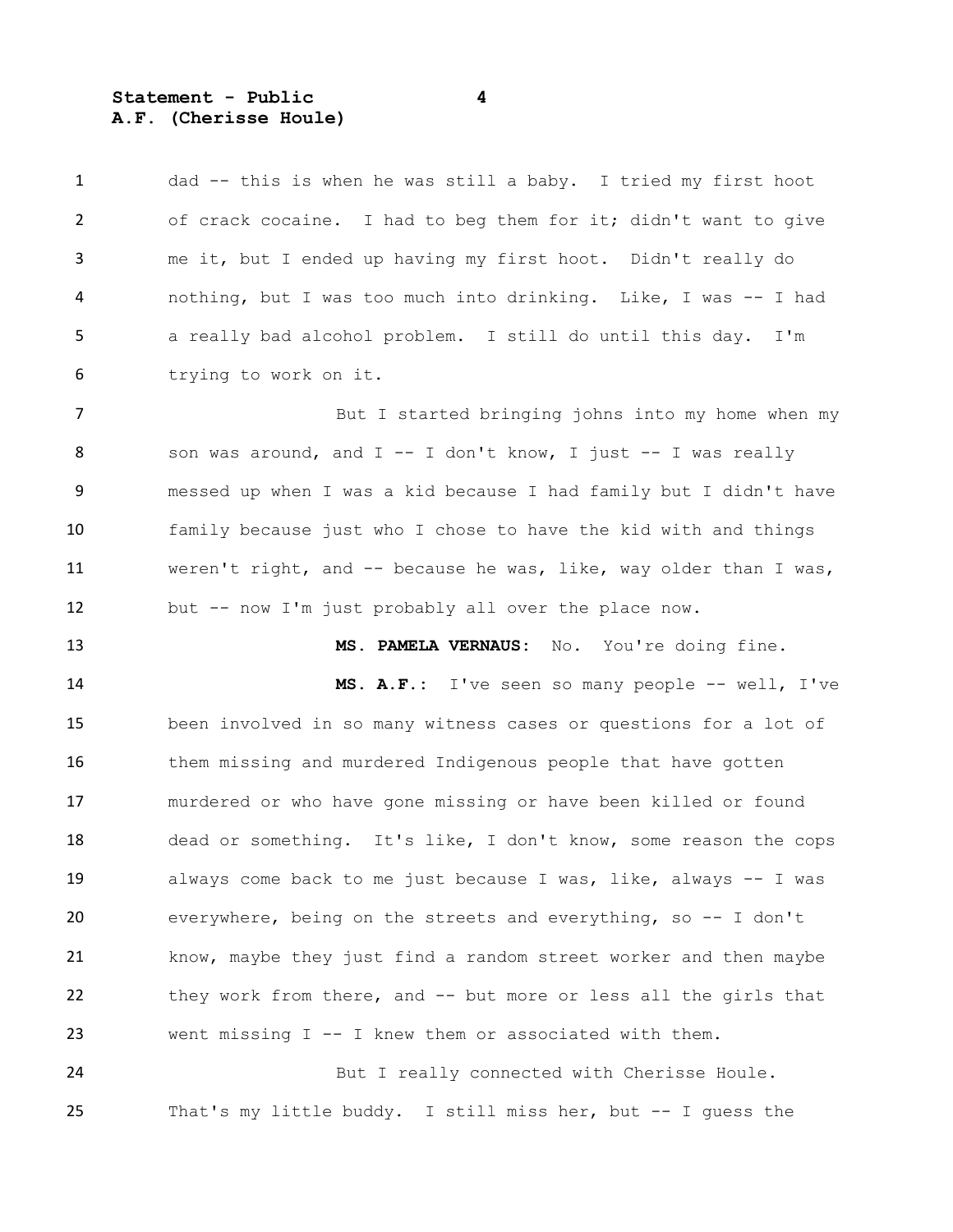**Statement - Public 5 A.F. (Cherisse Houle)**

 night she went missing, we were at a crack shack, and we bought 2 the same dope from the same people at the same time, and my -- my one \$20 piece of crack, it fricking fucked me up for, like, six -- six or seven hours, and I was, like, so paranoid. It was like, I didn't want to go nowhere. I just wanted to stay inside. I thought people were going to kill me.

7 So I -- and she asked me to wait at that house 8 for her until she came back, and I remember we used to always stand on Juno and McDermot. There's, like, an apartment building we used to sit on -- right by Ronald McDonald House. We used to 11 stand around there. We weren't allowed to, but we -- I felt safe 12 there, she felt safe there because -- just because of the Ronald McDonald House. It's always open there.

**MS. PAMELA VERNAUS:** M'hm. Yeah.

 **MS. A.F.:** And there's cameras there, so -- so 16 that's where we used to stand, and -- but I remember she's saying wait here, I'll be back, and then -- you know, because we used to 18 get each other high, like, you wait here, I'll -- we'll come, or we used to go out and whoever got picked up first, we would meet back at a spot, and -- but this time when I was waiting for her, she didn't come back, but -- I guess more people are coming in and out of the crack shack, and they're like, holy shit, you're still fucked up off that thing? Like, I didn't want to smoke anybody's dope. I was like -- I thought everybody, like -- I thought honestly I was going to die, and --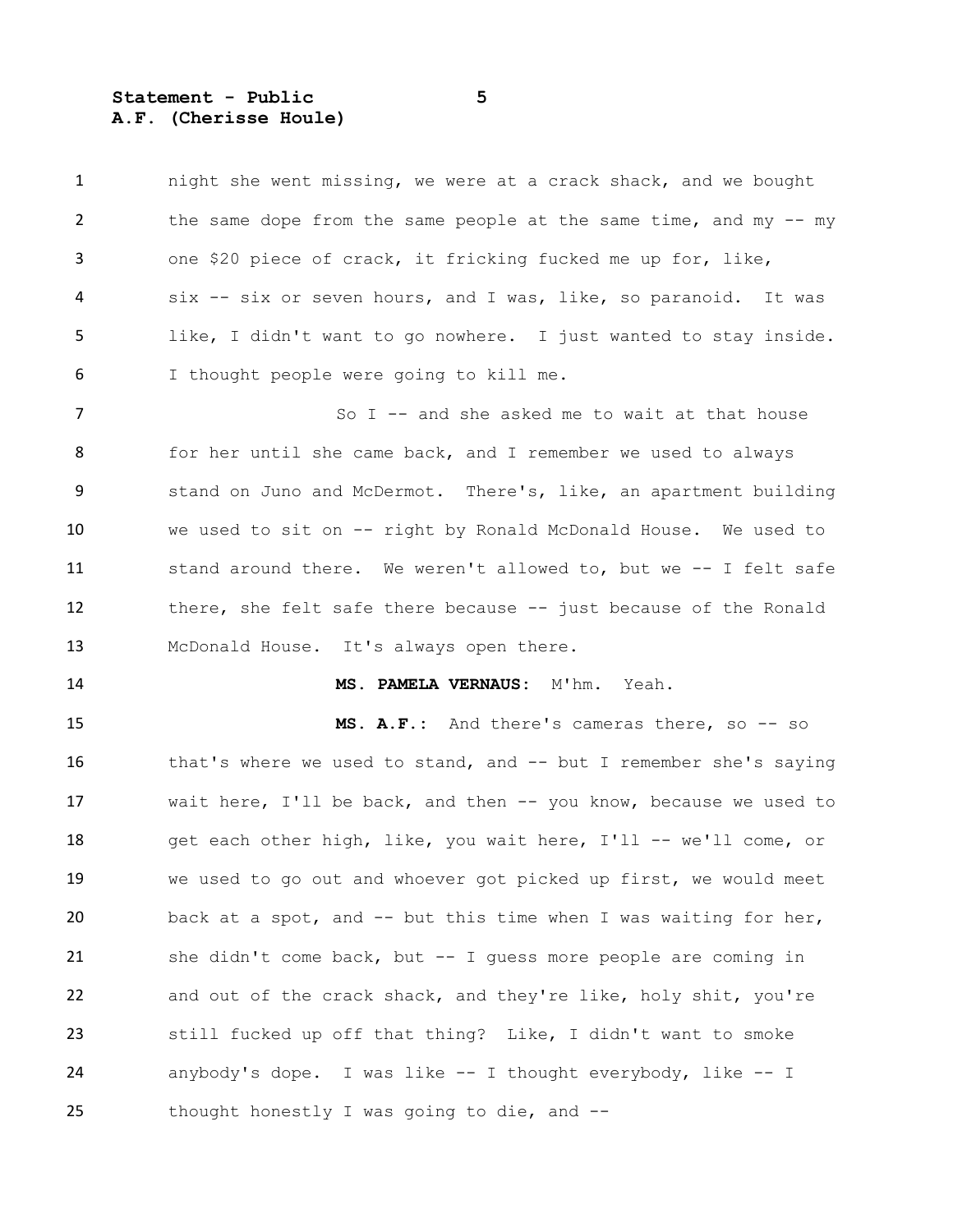**Statement - Public 6 A.F. (Cherisse Houle)**

 **MS. PAMELA VERNAUS:** M'hm. **MS. A.F.:** But this chick walked in, and she brought a piece off of the dealer, and she just gave me a hoot, and as soon as I had that hoot, I fricking came back to reality. I was like, holy shit, and then I asked for Cherisse right away, but they're like, she's not back yet, and I was like, are you serious? 8 And then I remember the cops finding me. I think it was a couple days later. I was passed out on the couch at 10 a -- a friend's house, and they didn't call me by my name. They called me by my nickname. I remember that. There is three cops in front of me, and then they took me for questioning, and I told 13 them what I -- what I just told you guys; like, I was supposed to wait, I bought a piece, and it made me, like, seriously paranoid, so -- I told them I was, like -- kind of thought, like, this was all -- like, it was all planned out, like, the dealers lacing 17 that one piece and -- because me, I was, like, always with her. 18 Like, we were always on the streets together. She would take me -- she was dealing with CFS -- like, she was a -- what, 16, 17 when she died or something, but she was with CFS, and she used to take me to her CFS office. We'd go to her foster parents' house. Like, we were so close, and -- like, I looked at her like my little sister, because, like -- but you don't want to be doing 24 that with your little sister, but she was my little sister, but I 25 really miss her, and -- but...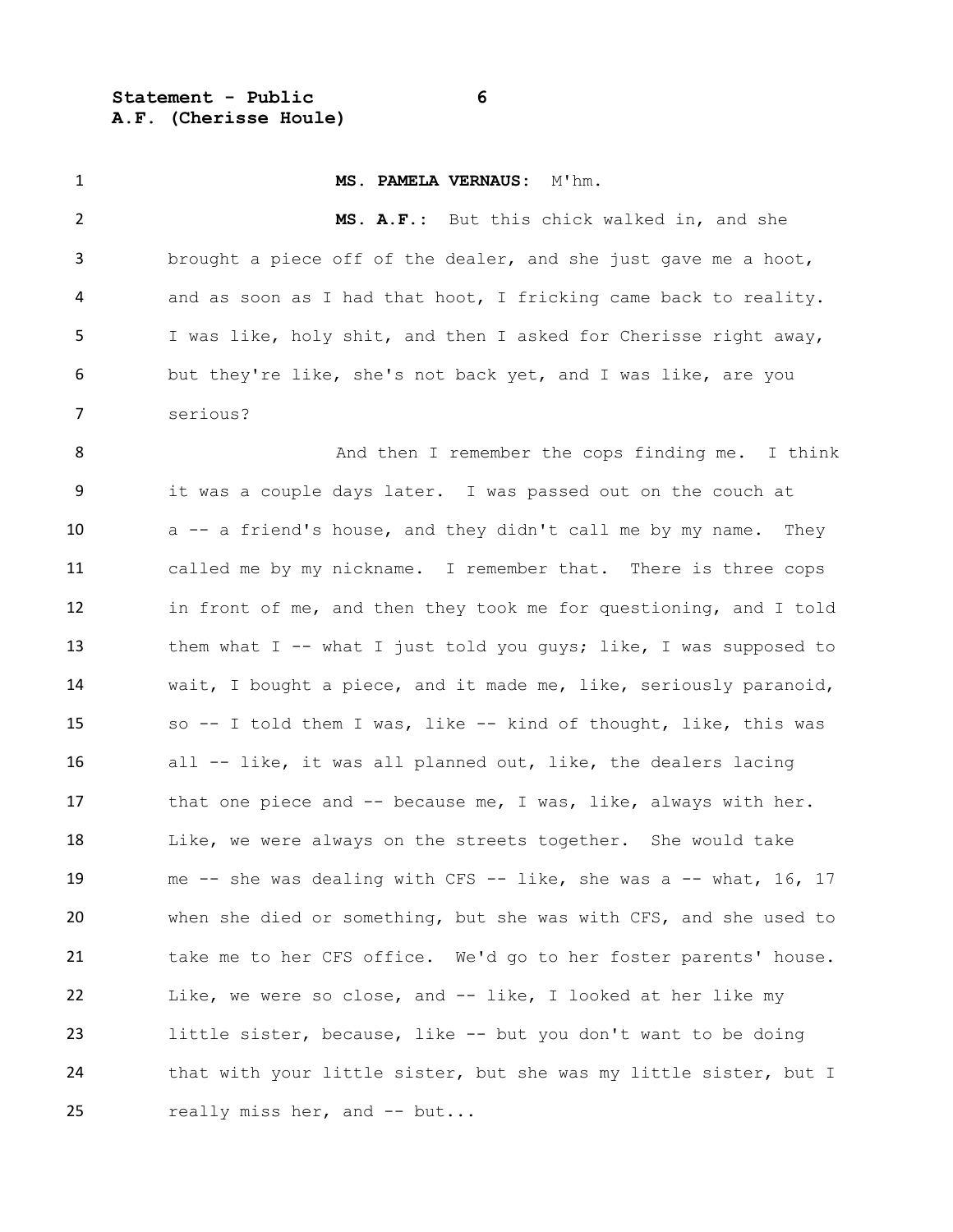**Statement - Public 7 A.F. (Cherisse Houle)**

| $\mathbf{1}$   | And then there's Tess (ph) -- Tess -- Tess who                    |
|----------------|-------------------------------------------------------------------|
| $\overline{2}$ | died. They found her in the garbage cans, like, long time ago.    |
| 3              | I can't remember exactly how many years, but I got questioned for |
| 4              | that, and then there was another murder $-$ - I remember it was a |
| 5              | black guy that killed her because I had an incident with him.     |
| 6              | His name was [S.T.].                                              |
| 7              | MS. PAMELA VERNAUS: [S.T.]?                                       |
| 8              | MS. A.F.: [S.T.]. He's -- I think he's still in                   |
| 9              | jail, but $-$                                                     |
| 10             | MS. PAMELA VERNAUS:<br>Yeah.                                      |
| 11             | MS. A.F.: I remember that night because                           |
| 12             | he -- well, I met him through a mutual friend. He used to come    |
| 13             | to this house and get high and pick up girls, so -- and I         |
| 14             | remember because I was waiting for Street Connections to come.    |
| 15             | We were in a bed at my friend's house doing what we had to do,    |
| 16             | and then he wanted to -- like, we were getting high, and then he  |
| 17             | wanted to have sexual intercourse, but I was waiting for Street   |
| 18             | Connections because I had no condoms, so -- so he ended up        |
| 19             | strangling me and roughing me up in the bedroom, but if the owner |
| 20             | of the house didn't hear me gasping, she probably would -- I      |
| 21             | don't even know -- I don't even want to think what would          |
| 22             | have -- would have happened, but she ended up pushing the door    |
| 23             | in, and she asked what was wrong, and then I was on the bed       |
| 24             | scared.                                                           |

So I told her what happened, and they kicked him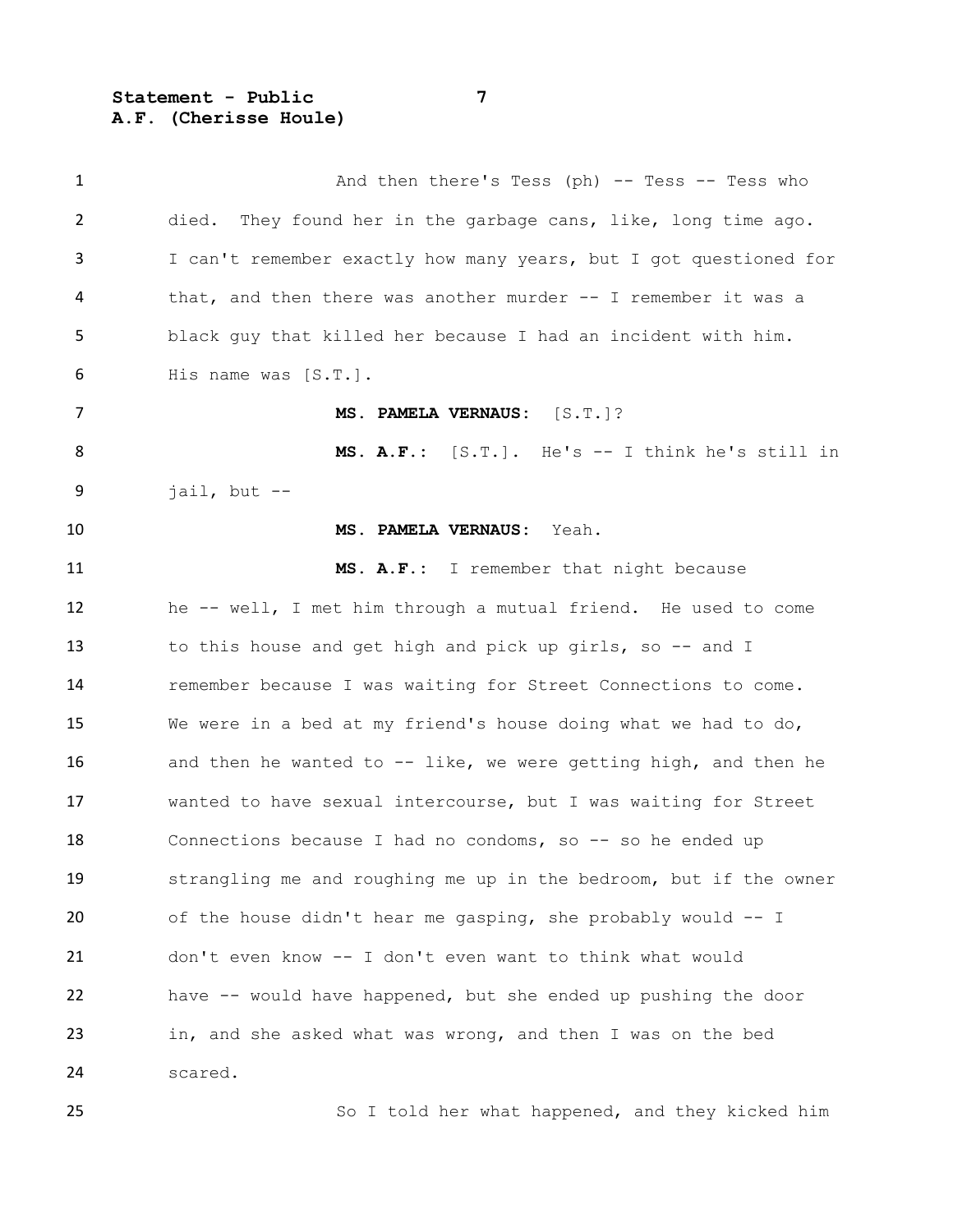#### **Statement - Public 8 A.F. (Cherisse Houle)**

1 out, and I never reported it to the cops, but when that other lady cop was reported missing or found dead, I can't remember exactly how it happened, but the cops ended up finding me and questioning me about him because they knew about the incident, what happened in the bedroom, and I was like, how do you guys know, but I guess the owner told him, but I didn't really care because I didn't feel safe telling nobody about it because I thought, okay, if I tell somebody, he's going to come back. Like, this guy's huge. But they ended up asking me about his description and everything, and all I remembered was his eyes, 11 like, a black guy -- I've never seen a black guy with blue eyes, so that's what I told them. I said he had blue eyes, like, light -- light-colour eyes. So he was the guy that ended up murdering that one girl. Aynsley (ph). That was her name. She 15 was an older -- she was older than me. She was pretty good. She was an awesome lady.

 But I've been in and out of drug houses. I've 18 seen so many things happen in drug houses that I shouldn't have 19 even seen, but -- I was also a witness to a -- a murder homicide. It was my son's uncle, but that guy when he came to the door, he asked for me or Nicole (ph) -- my friend Nicole, but she passed 22 away. Then -- then he asked her -- the guy -- well, his name was 23 [S.], but there is two guys that runned that house named [S.]-- well, he didn't even run it. He just came there to more or less check up on me and make sure -- try to get me to go home,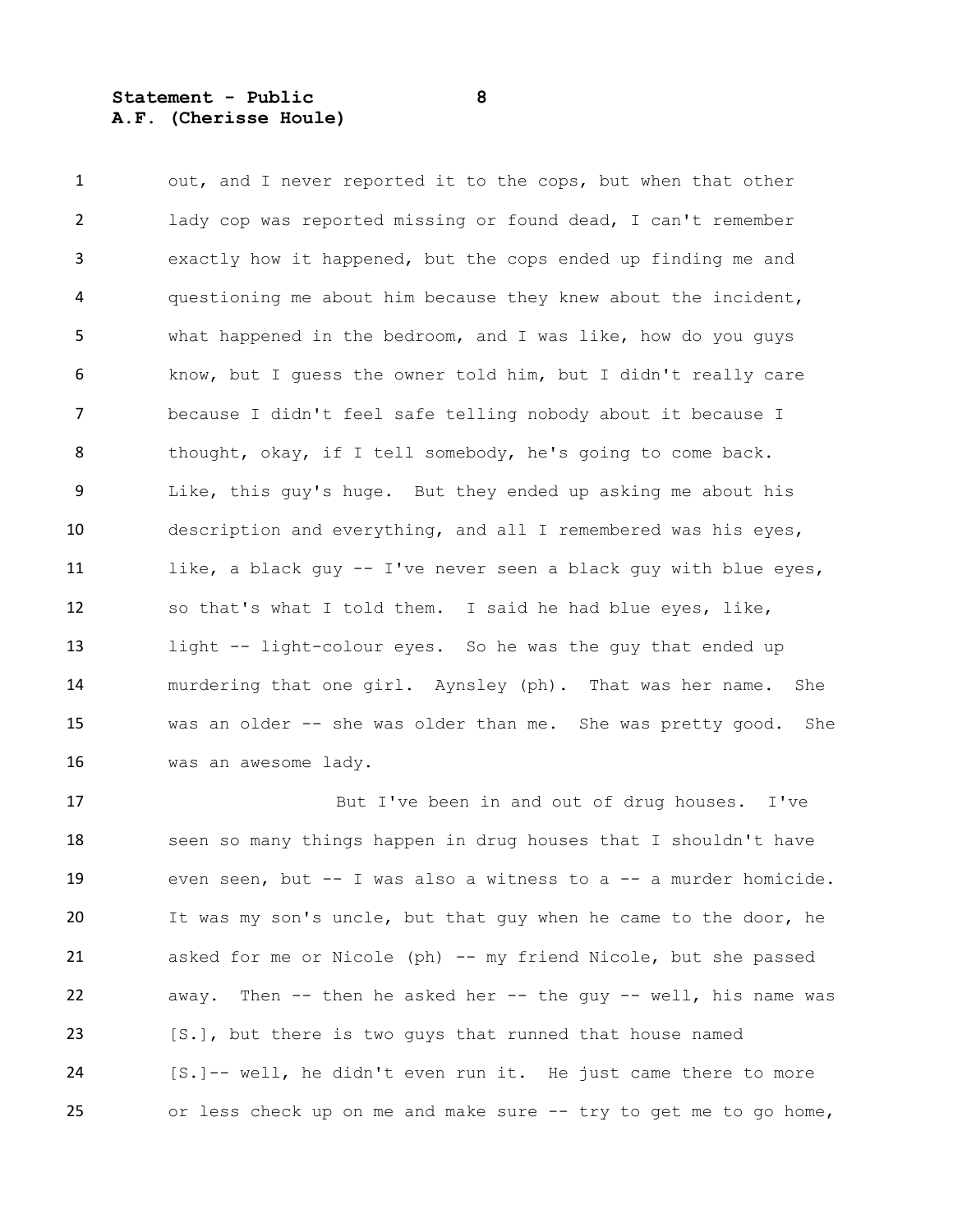**Statement - Public 9 A.F. (Cherisse Houle)**

1 but -- but I just wanted to stay at a crack shack all my life, and -- but -- next thing you know, I'd -- I ran upstairs saying holy shit, there's somebody here with a shotgun, and then we all ran to the bedroom, and, like, everyone's giving me shit: Why'd you let him in, why'd you let him in? I'm like -- it's like, why did you have a girl as a door person? But -- it's like, I'm not 7 going to argue with somebody who asks for me and they -- like, their face is all covered up and it's not even winter. Well, it wasn't even cold, but...

10 Next thing you know, we heard, like, gun shots 11 going off downstairs, and we all ran out of the house, but they ended up having to grab me and throw me over their shoulder because I didn't want to leave [S.], and then the cops ended up finding us. We only ran, like, two blocks over, but they found us all and took us all in for questioning, and -- the cops really cooperated with me because that's my son's uncle that got shot, and it's something I've got to deal with and, like, hold for the 18 rest of my life because he wouldn't have been there -- he would have been alive today probably if I didn't get him to try to get 20 me to get out of the house, but -- so I hold that against myself.

21 1 I also hold Cherisse's death and my cousin [Cousin]'s homicide still unsolved, but when [S.] got shot, one member from, like -- there was this other guy's brother who got killed, and then I lost my cousin, and it felt like they were taking people's family that seen whatever happened, and so I hold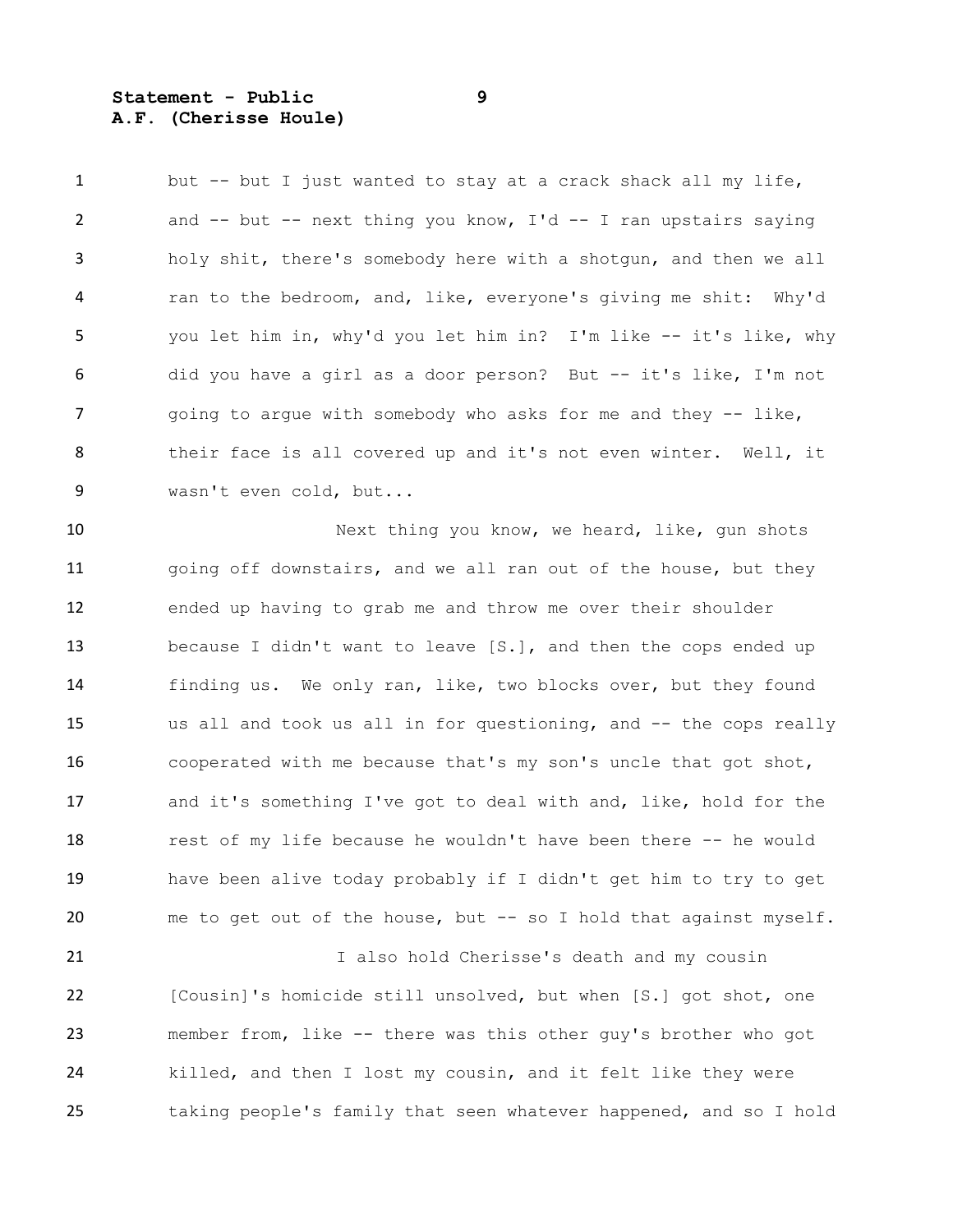## **Statement - Public 10 A.F. (Cherisse Houle)**

| 1  | my cousin -- my godfather's death to my -- my -- to blame, but    |
|----|-------------------------------------------------------------------|
| 2  | my -- I remember my old drug dealer, he used to yell at me,       |
| 3  | don't -- because -- like, don't hold this against you, you did    |
| 4  | not -- you had nothing to do with none of these deaths, but I     |
| 5  | took him to -- for me to realize, like, because when their        |
| 6  | memorials come around or the year -- the anniversary of them      |
| 7  | being dead, like, them, passing away, I can -- I don't cry about  |
| 8  | it no more. I don't, like, lash out anymore as much as I did      |
| 9  | when I was on the streets doing drugs. So I think my dealer       |
| 10 | actually in a good way helped me to heal with that grieving part. |
| 11 | And until this day, they don't know who shot my                   |
| 12 | cousin. He was randomly shot by three guys, so I know there's     |
| 13 | somebody out there that knows what happened to him. I know        |
| 14 | there's somebody that can solve this case and -- because you      |
| 15 | don't just all of a sudden say, oh, he got randomly shot by three |
| 16 | guys. Like --                                                     |
| 17 | MS. PAMELA VERNAUS: What was your cousin's name?                  |
| 18 | [Cousin].<br>$MS. A.F.$ :                                         |
| 19 | MR. K.C.: How long ago?                                           |
| 20 | MS. A.F.: I think it was 2009. Might be a                         |
| 21 | little -- because I was still a drug addict, so it might          |
| 22 | be $--$ but $--$                                                  |
| 23 | MR. K.C.: 2008?                                                   |
| 24 | MS. A.F.: Yeah.                                                   |
| 25 | MS. PAMELA VERNAUS: Somewhere in that time                        |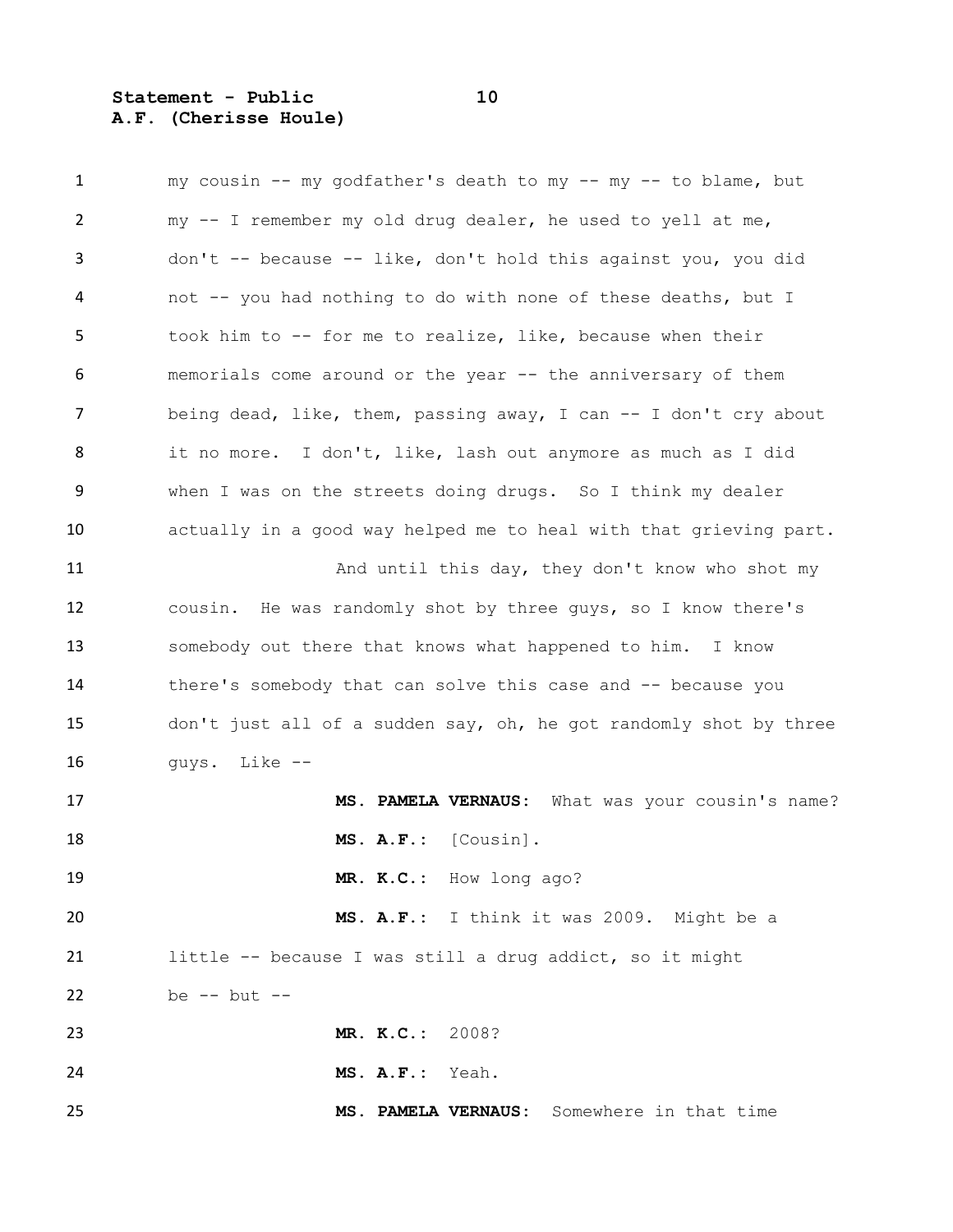**Statement - Public 11 A.F. (Cherisse Houle)**

 frame? **MS. A.F.:** Yeah, it was April 14th. I remember that day. **MS. PAMELA VERNAUS:** Okay. **MS. A.F.:** But yeah, I've seen so much, and, like, the law's not doing anything. Like, they're letting diddlers out of -- pedophiles out of jail, and, like, what -- and dealers. I understand dealers doing time, but it should be both -- like, the kids -- the people -- the guys that are -- that 10 are hurting these young girls, they should be in there doing their time and not getting just a slap on the wrist. 12 Like -- and then right off topic, but, like, with Bill Cosby, like, sure, whatever, he's going to be dying soon, but he should have gotten more -- more time than -- he should have just got life because it's, like, so stupid. Like, people 16 are getting away with harming young kids, and then we have that 2-year-old, that Draven [sic] who just got killed by a 18 step -- like, a boyfriend, but -- and watch, he'll probably get nothing, more than -- more than -- more -- to nothing. But the law is, like, really messed up right now, and -- yeah. I don't know what else to say, but it was really good to cry. **MS. PAMELA VERNAUS:** Thank you. **MS. A.F.:** Oh, and I also changed my life around. Three years sober. **MS. PAMELA VERNAUS:** How'd you -- how'd that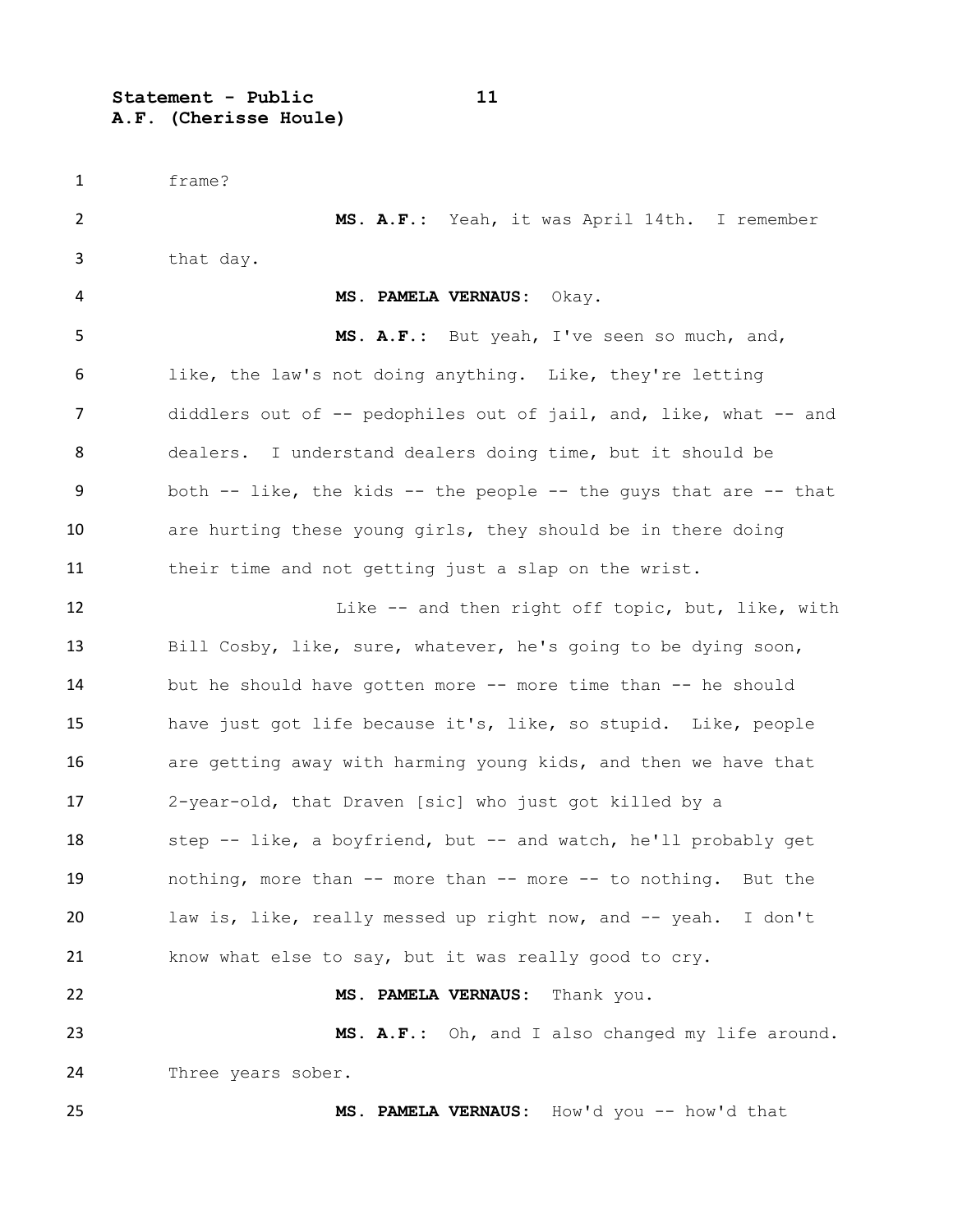**Statement - Public 12 A.F. (Cherisse Houle)**

 happen? **MS. A.F.:** I got pregnant with my fifth child. **MS. PAMELA VERNAUS:** Okay. **MS. A.F.:** I have four other kids, but -- I have five kids, but I only keep one. My sister keeps my other four kids because I was too busy being an unfit parent and doing drugs, partying still. **MR. K.C.:** How old's your oldest? **MS. A.F.:** 18. **MR. K.C.:** 18? Hm. **MS. A.F.:** Yeah. My youngest is 3, so -- obviously, three years clean, three years normal. **MS. PAMELA VERNAUS:** Congratulations. **MS. A.F.:** My daughter helped me -- well, her father pushed me to get clean and to get her out of the system because she got apprehended from CFS July 27th, 2015. I had her on the 25th. I remember that day perfectly because it was 18 fricking hot, but -- my social worker let me walk her to the car, 19 but I was coming from the women's hospital, and you know where that little street is where the crosswalk is -- **MS. PAMELA VERNAUS:** M'hm. **MS. A.F.:** -- and you walk to the other side? **MR. K.C.:** M'hm. **MS. A.F.:** I was going to run with her there. I told her that, and I said, I'm just going to fucking run.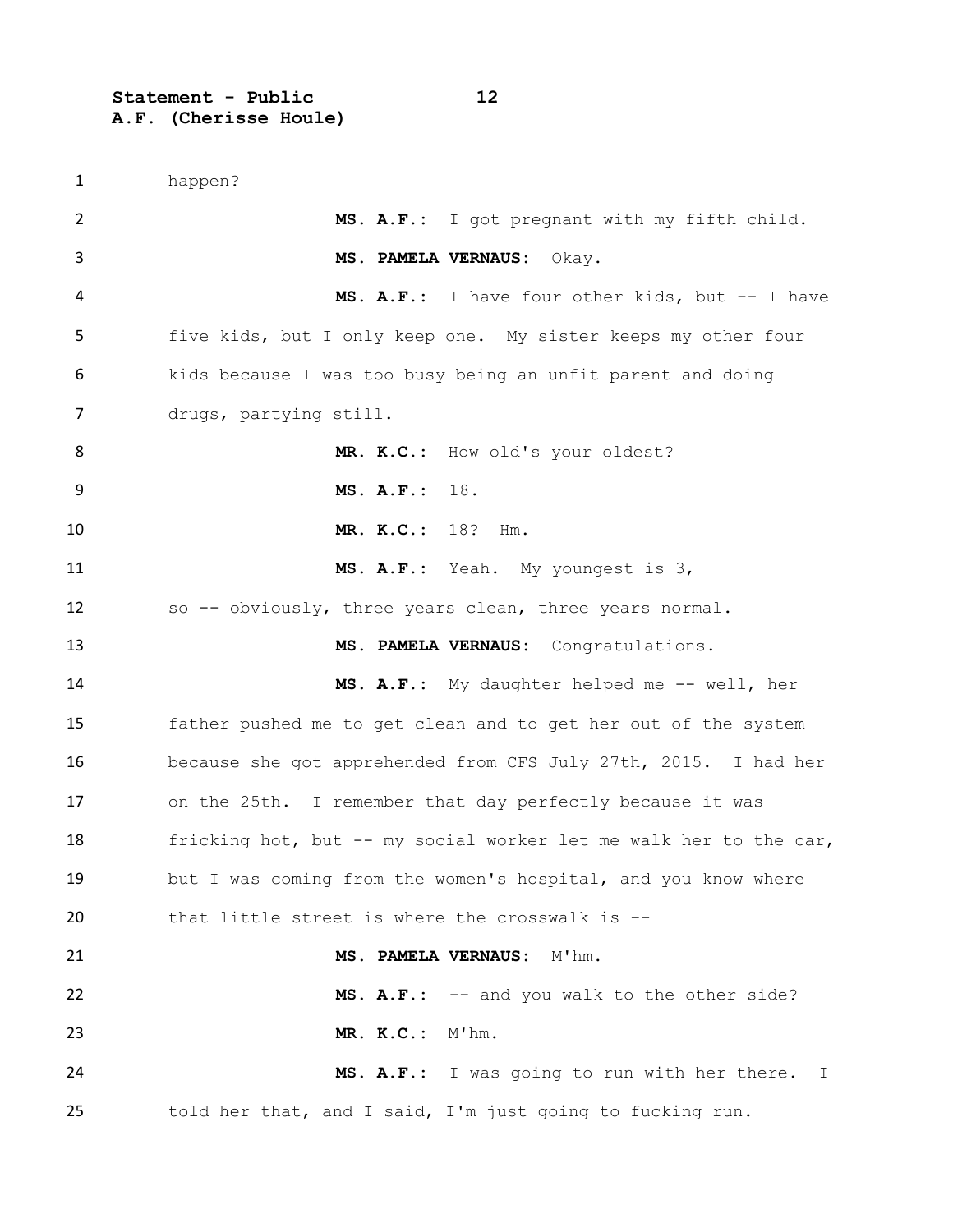**Statement - Public 13 A.F. (Cherisse Houle)**

| $\mathbf{1}$   | (LAUGHTER)                                                        |
|----------------|-------------------------------------------------------------------|
| $\overline{2}$ | MS. A.F.: But he's like, what is that going to                    |
| 3              | I'm like, she's not going to chase me. She's not going to<br>do?  |
| 4              | jump in her car and chase me. Karen (ph) might chase me, but      |
| 5              | she's not going to chase me. He's like, that's going to fricking  |
| 6              | make -- make things worse, so I just put her in her car seat and  |
| 7              | watched her drive away, but I got a visit with her two days after |
| 8              | that, so things are -- things are awesome. I got sober            |
| 9              | October 11, 2015.                                                 |
| 10             | MR. K.C.: Whoa.                                                   |
| 11             | MS. A.F.: I just had enough -- enough. I said                     |
| 12             | to my baby's dad, I said, enough is enough, I need to get our     |
| 13             | daughter home, and so I went to programs. I went to               |
| 14             | treat -- well, I went to treatment when I was pregnant with her,  |
| 15             | but after them apprehending her, I still had a couple slips after |
| 16             | that, and I got her home a year $-$ a month before she turned 1.  |
| 17             | I got my file closed, so my file is closed with CFS, and          |
| 18             | MR. K.C.: Which treatment centre did you go?                      |
| 19             | MS. A.F.: Hm?                                                     |
| 20             | MR. K.C.: Which treatment centre?                                 |
| 21             | MS. A.F.: Oh, Ste. Rose.                                          |
| 22             | MR. K.C.: Ste. Rose?                                              |
| 23             | MS. A.F.: Yeah.                                                   |
| 24             | MR. K.C.: Oh, up in Dauphin. Oh, yeah.                            |
| 25             | MS. A.F.: Yeah, I was -- so many days I wanted                    |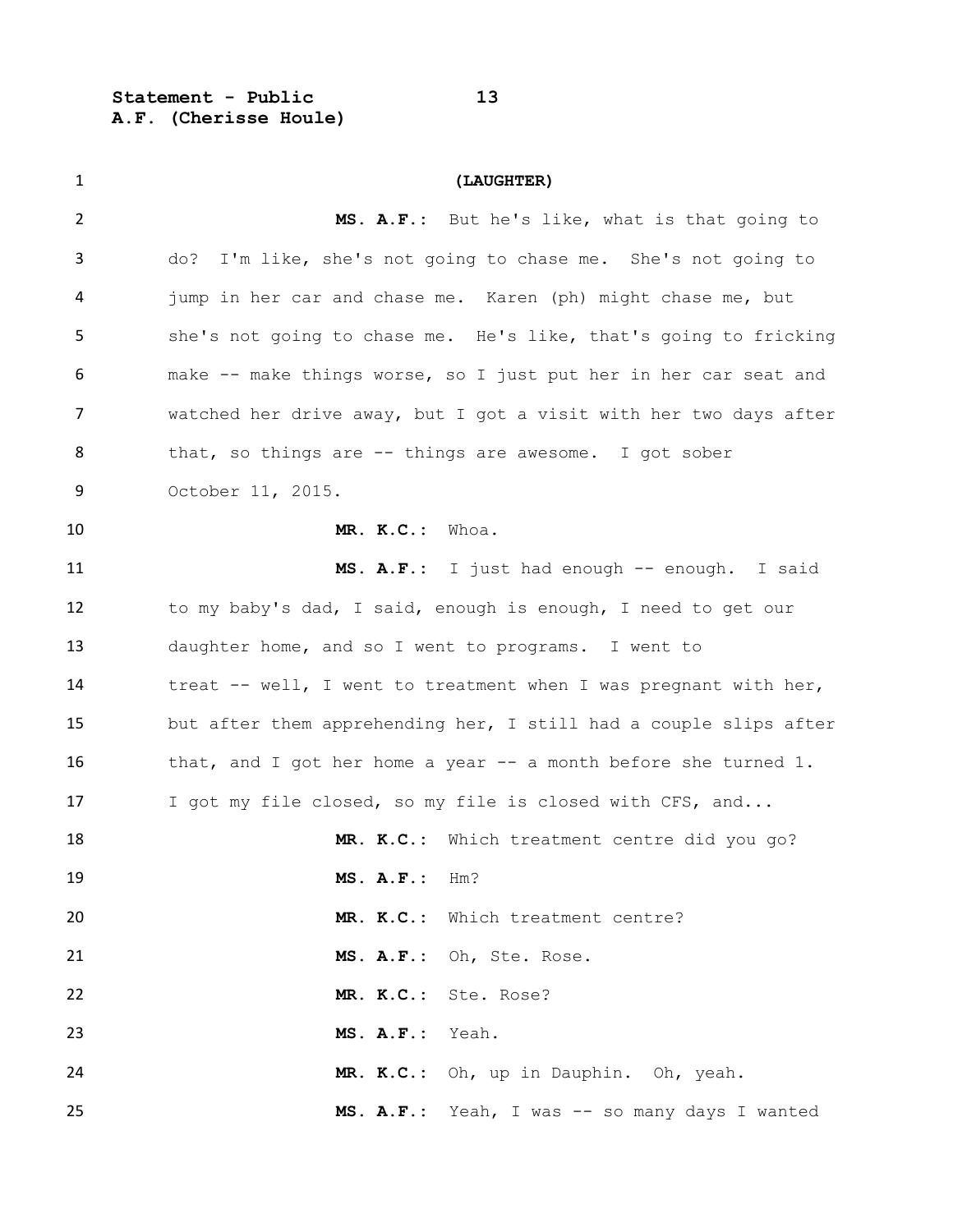**Statement - Public 14 A.F. (Cherisse Houle)**

| 1  | to leave there, and --                                           |
|----|------------------------------------------------------------------|
| 2  | (LAUGHTER)                                                       |
| 3  | MS. A.F.: -- phone my sister, come and get me,                   |
| 4  | I'm only 20 minutes away from you.                               |
| 5  | (LAUGHTER)                                                       |
| 6  | MS. A.F.: She's, like, no, you stay there, you                   |
| 7  | need to get better for your baby. So ended up -- Propicipants    |
| 8  | [sic] kept me there, and -- so after a while -- I think          |
| 9  | after -- the first week, it was so hard for me. I was like, oh,  |
| 10 | my God, and then I was like, I want to go on Facebook, and       |
| 11 | then -- I didn't know there was a library across the             |
| 12 | field -- well, across the way, and my friend [C.], he's like,    |
| 13 | come on, I'll take you for a walk. So we finished our program,   |
| 14 | and then we went -- he took me for a walk, and he's like, here   |
| 15 | you go, here's Facebook. There's a fricking public library right |
| 16 | across the --                                                    |
| 17 | (LAUGHTER)                                                       |
| 18 | MS. A.F.: -- like, by the parking lot. So I was                  |
| 19 | all happy, and then my days went good after that, so             |
| 20 | MR. K.C.: That's good.                                           |
| 21 | MS. PAMELA VERNAUS: Is there anything in                         |
| 22 | particular in the treatment that helped you?                     |
| 23 | MS. A.F.: The Propicipants [sic].                                |
| 24 | MS. PAMELA VERNAUS:<br>The $--$                                  |
| 25 | MS. A.F.: Not even the program. It was the                       |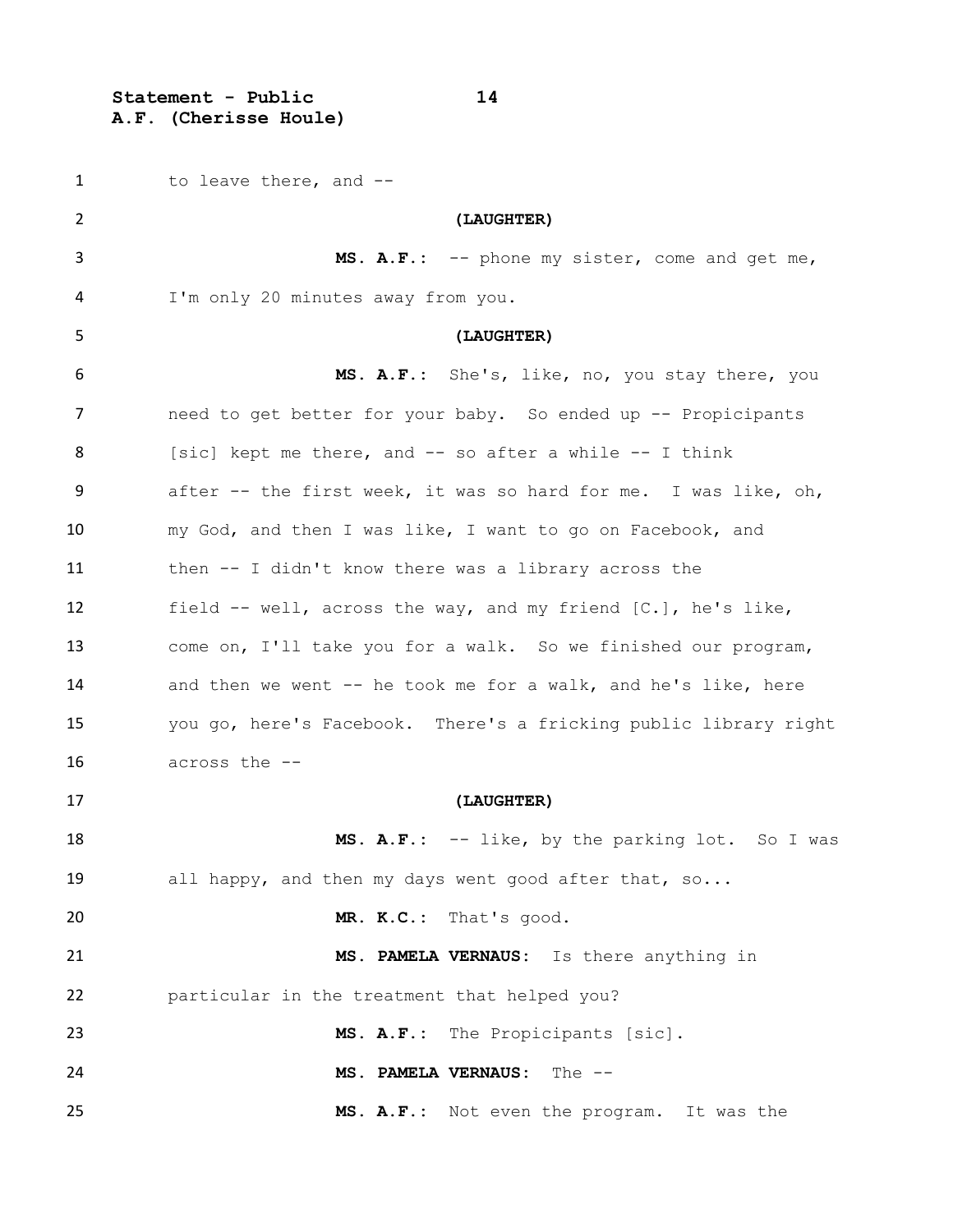**Statement - Public 15 A.F. (Cherisse Houle)**

 Propicipants [sic] that -- more or less that kept me there because I've tried -- like I said, with my first son, I tried treatments in and out at BHF, and -- **MS. PAMELA VERNAUS:** Yeah. **MS. A.F.:** -- the longest I did was 29 days, and the 29th day I left because they told me that my son wasn't coming there. So CFS kind of just went back on their word, so I 8 just went back to the streets and started using and drinking and partying again, and my daughter, she more or less got me to where I am today, her and her dad, but now her dad's downhill. So he hasn't seen her since -- he walked out on her life on her 1st birthday, so -- and he's just going downhill from that. It's that meth. We've got to get the meth off the streets. **MS. PAMELA VERNAUS:** Yeah. **MS. A.F.:** It's killing and it's taking lots -- destroying lots of families. Like, to this day, her -- my daughter was -- like, a couple of days ago, I remember her saying, I love -- because I'm like, I love you baby. She's 19 like, I love you, Mommy, and I love my daddy too. And I was 20 like, where did that come from? **MS. PAMELA VERNAUS:** Is there anything in your -- that you would feel that would help that meth crisis? **MS. A.F.:** They need to, like, put their fricking foot down. Like, sure, they're putting their foot down now because they're -- they're legalizing marijuana. Like, they're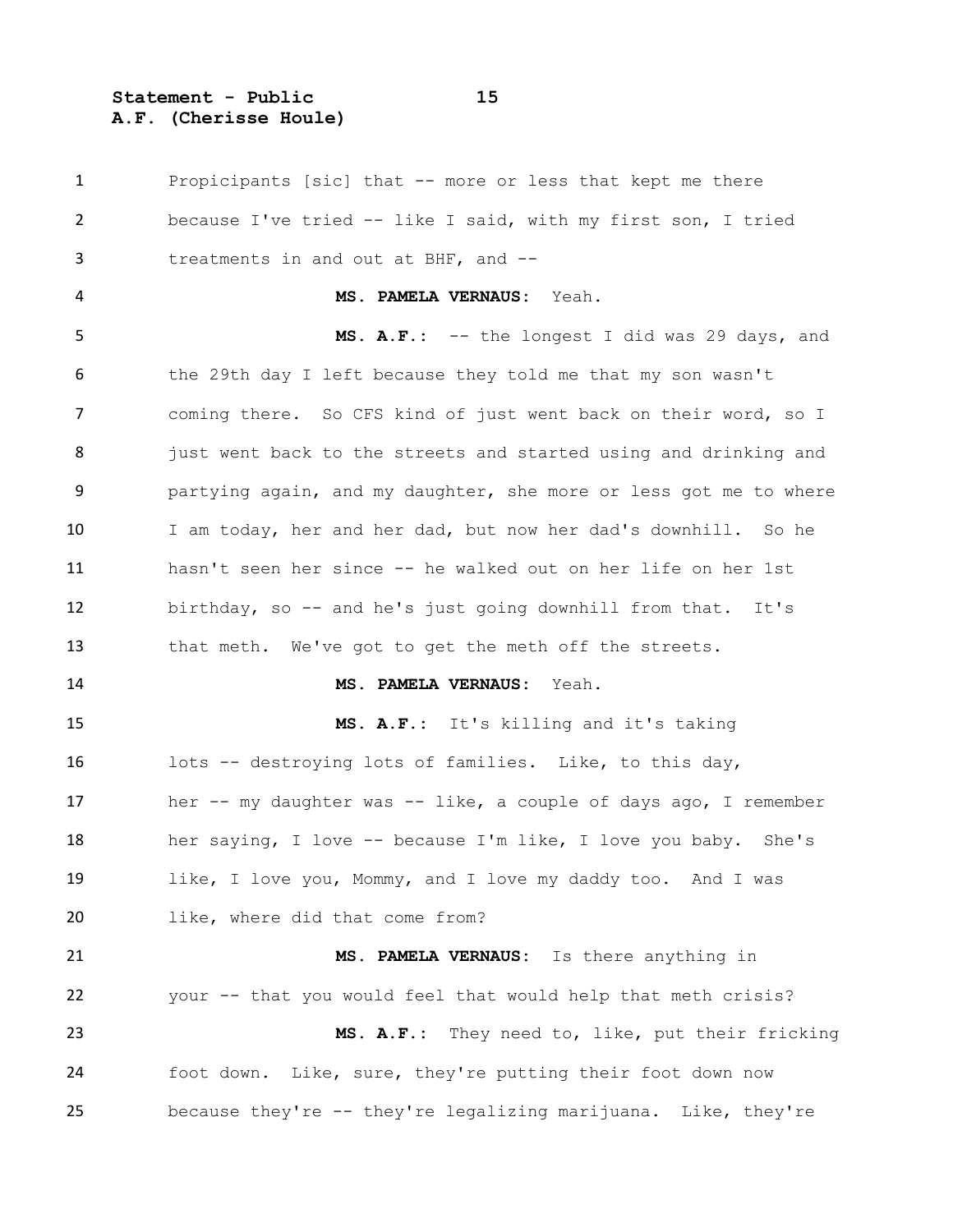**Statement - Public 16 A.F. (Cherisse Houle)**

 strict -- making laws strict. Well, if you see a crack -- I remember when I used to get rolled up on by cops, and I'm associated through crack dealers, and -- but they used to throw me in jail, like, for a couple pieces. Like, holy shit, they were so harsh to me. But -- but I wouldn't speak to where I got it from or whatever, but they would, like, question, question, but the -- they need to get the -- like, more or less, you can't **8** really get meth off the streets because it's under your kitchen sink. **MS. PAMELA VERNAUS:** Yeah. **MS. A.F.:** Like, everybody's -- everybody -- like, if I wanted to, I can go make it. **MS. PAMELA VERNAUS:** Yeah. Yeah. **MS. A.F.:** Like -- **MS. PAMELA VERNAUS:** And it's so cheap. **MS. A.F.:** -- anybody -- it is. Like, anybody can go  $-$  **MR. K.C.:** Can cook some. **MS. PAMELA VERNAUS:** It's bad right now. **MS. A.F.:** It is. It's -- like, it's going out to the rezzes -- **MS. PAMELA VERNAUS:** Yeah. **MS. A.F.:** -- little communities and... **MS. PAMELA VERNAUS:** The whole communities right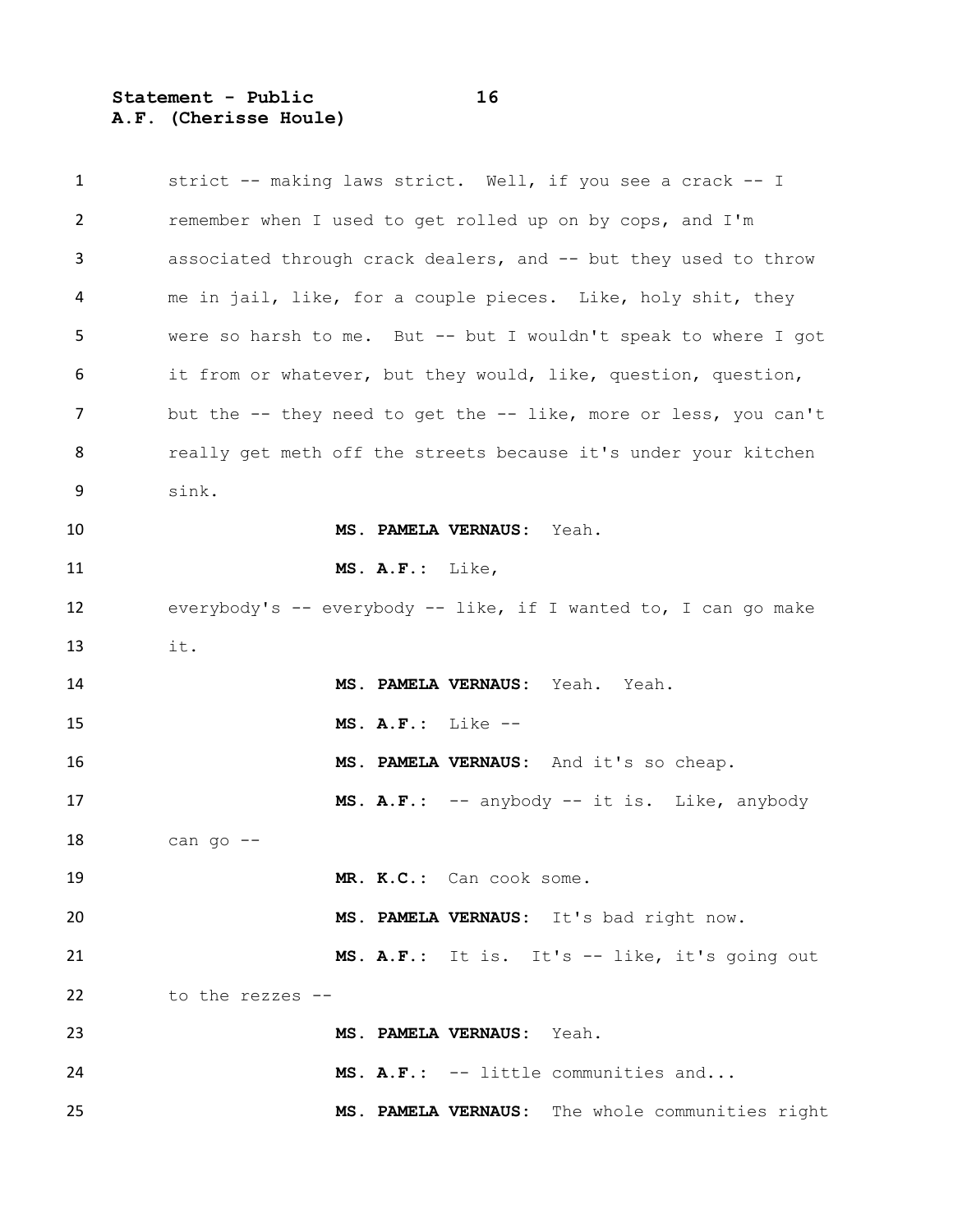**Statement - Public 17 A.F. (Cherisse Houle)**

1 now are just devastated. **MS. A.F.:** Yeah. **MS. PAMELA VERNAUS:** Downtown Winnipeg, the north end. **MS. A.F.:** And then there's, like -- there's no resources out in the little -- I heard there's no resources for -- **MS. PAMELA VERNAUS:** M'hm. **MS. A.F.:** -- people in, like, little towns or -- **MS. PAMELA VERNAUS:** Yeah. No treatment centres, nothing. **MS. A.F.:** There's nothing. Like -- and that's 13 where, like -- because as -- when I got sober, I started getting involved in here and the EAC committee, the 24/7 rally and committee. We're trying to make a safe place for -- for adults -- well, adult women or -- 17 MS. PAMELA VERNAUS: M'hm. **MS. A.F.:** -- adult women, transgenders. There's actually a rally tomorrow. **MR. K.C.:** Hm. **MS. PAMELA VERNAUS:** Yeah. 7:30, right? **MS. A.F.:** No. It's at 1. **MS. PAMELA VERNAUS:** Oh, okay. **MS. A.F.:** Yeah. **MR. K.C.:** You have Participants.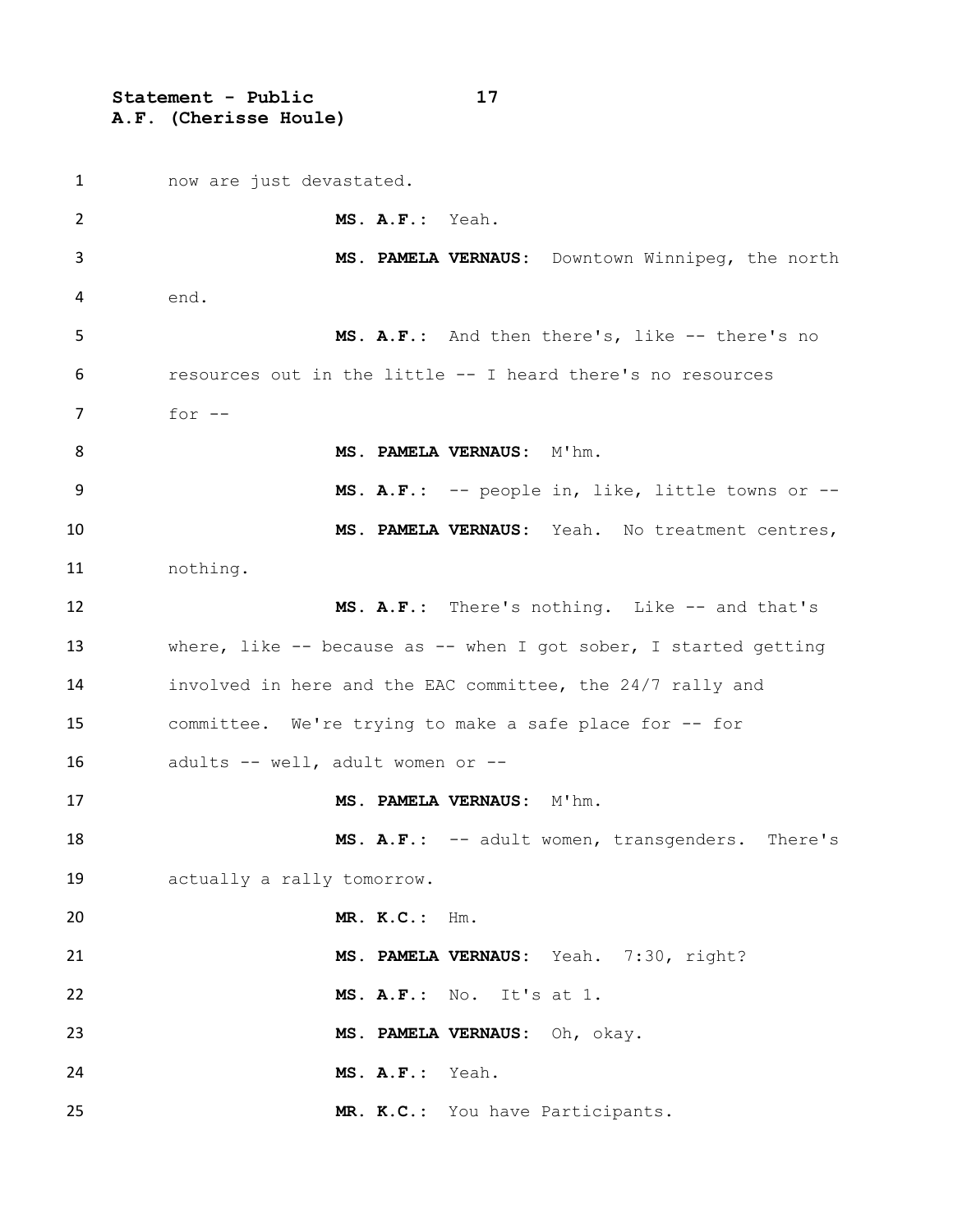**Statement - Public 18 A.F. (Cherisse Houle)**

 **MS. A.F.:** I'm going to be -- I'm not going to be able to make it, Propicipants [sic], but -- I mean -- oh, wrong one. **(LAUGHTER) MS. A.F.:** I'm not going to make the rally. I have a hospital visit. I've got to go get my leg checked out, but... 8 MR. K.C.: And when you were -- when you were talking about the Participants, that's family. **MS. A.F.:** Yeah, I consider them family. They -- **MR. K.C.:** It's not so much the program but the family. **MS. A.F.:** We're all street girls before. We used to always get high before. Like, we've come so far and got our families back. I had my kids in my life, my other four kids, but I messed up two months ago when I started drinking, so I'm 17 going to actually -- my support worker, she's going to -- through my program, she's going to help me fill out the rest of my Sagkeeng application for treatment for me and my daughter to go 20 to in January. **MR. K.C.:** In Sagkeeng? **MS. A.F.:** Yeah. They're having a Seven Teaching 23 treatment for January 2nd, so -- I'm hopefully hoping that me and my daughter can both go -- **MS. PAMELA VERNAUS:** That's awesome.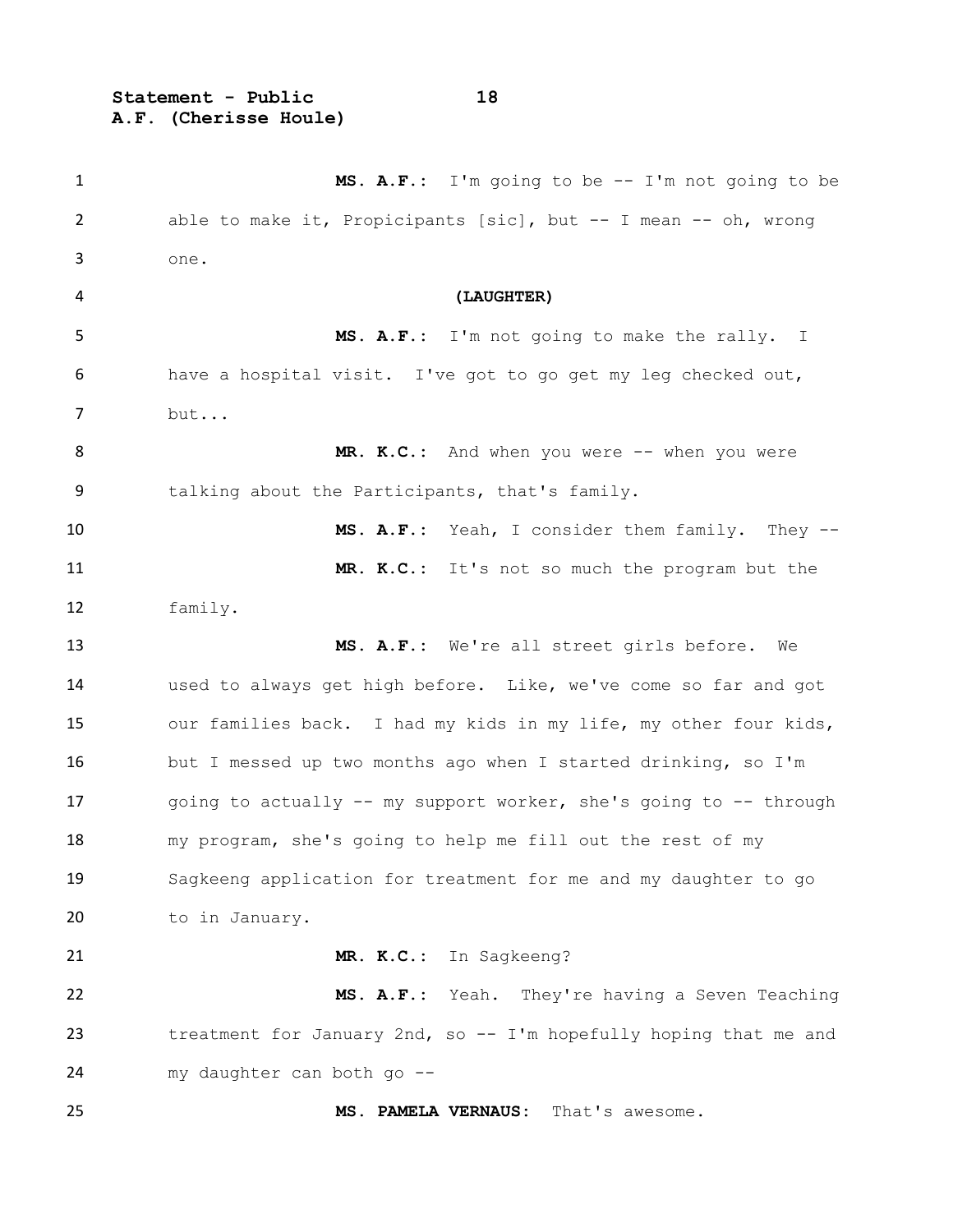**Statement - Public 19 A.F. (Cherisse Houle)**

 **MS. A.F.:** -- because if I can't take her nowhere, I'm not going. I'll just -- **MR. K.C.:** I'll try -- I'll try and talk to [B.]. **MS. A.F.:** Okay. **MS. PAMELA VERNAUS:** There you go. **(LAUGHTER) MR. K.C.:** She's -- I'll tell you a little story. Many years ago, I -- she came to our sweat lodges. She got married, and then she couldn't get pregnant. Well, she got pregnant but she aborted, and she lost three, and she came and seen [S.] and I, and she says, (speaking in Native language), I'm losing my kids. I'm aborting. Miscarriages. Is there something 13 I can do, or is there something happening? Our people have incredible gifts. Dreamers. This one particular lady, she dreams, and -- so I called her. We went into the lodge and gave her some (indiscernible) tobacco, sacred tobaccos. (Speaking in Native language), see this lady, 18 and -- so it's one thing to talk, eh? But it's another thing to dream. **MS. A.F.:** M'hm. 21 MR. K.C.: And -- (Speaking in Native language) -- said I'm going to go see her the spirit way, and sure enough, on the fifth morning she called me, says -- (Speaking in Native language). Says, we'll bring her in, so we brought her in, and we went in to the lodge, and we did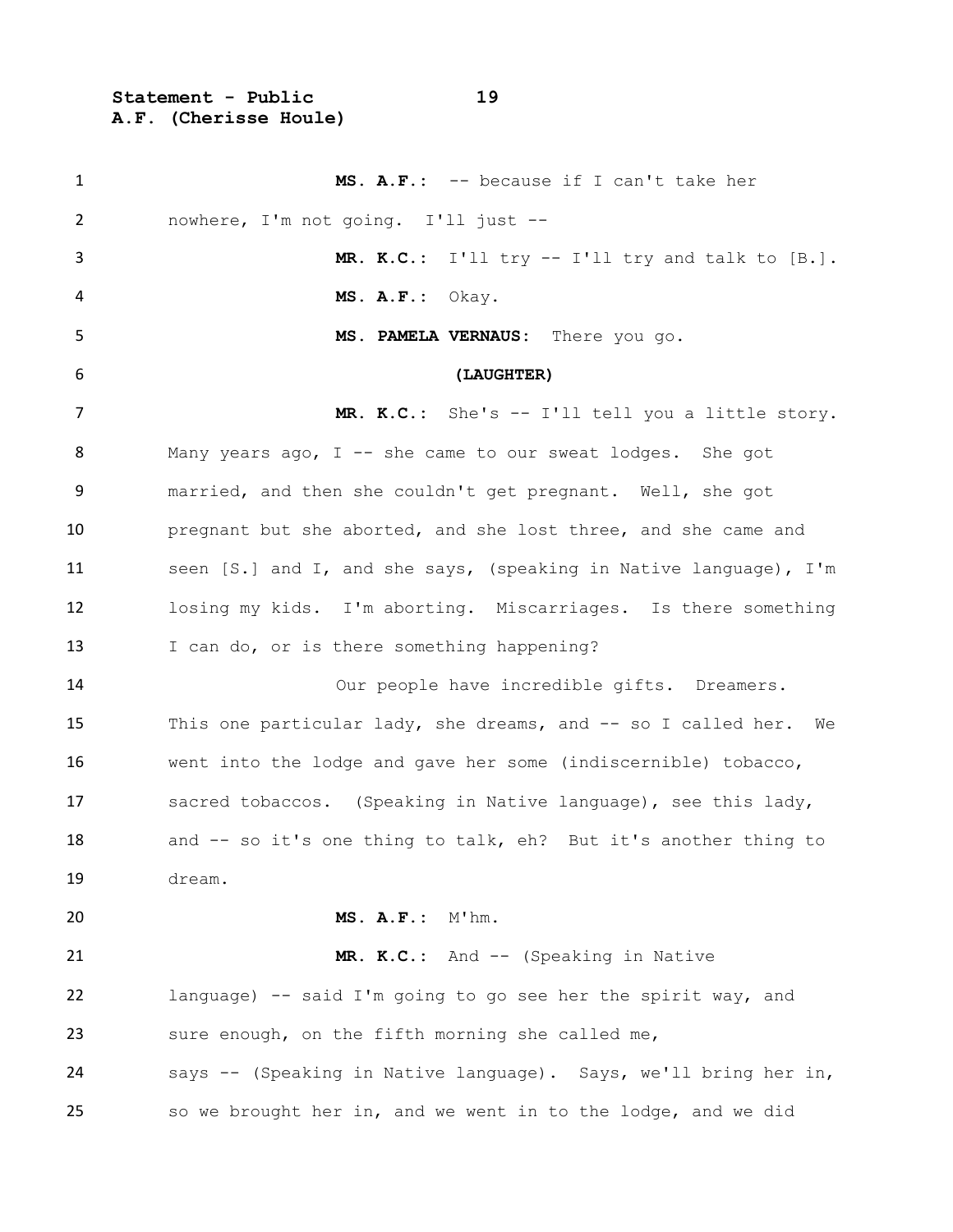**Statement - Public 20 A.F. (Cherisse Houle)**

1 this ceremony -- did our ceremonies and we did our healing, and so she was told to do something, and that gray willow, medicine, 3 that was a -- (Speaking in Native language) -- says, you're going 4 to have three sons, and sure enough. You see, prayers, family, spirit, all means so much for -- for our ways, and we were always told, always look after the women. If we want our people to live, you've got to live, got to find a strength to be able to create and make your family. You're blessed. Creator given you that gift of life, and you carried life, and you brought life into this world. So 11 [B.] now has three sons -- **MS. A.F.:** Awesome. **MR. K.C.:** -- through traditional ways and prayers, and the -- her son [C.], they're all sun-dancers, all through the drums. Good singers. And that's one of the things 16 that have helped so many of our people: Prayer. Whether your **prayer with Christian ways or -- or Muslims or -- all prayers are** 18 all sacred. They all have different -- although we speak different languages -- I -- I happen to speak Ojibwe and English, but I have families that are Sioux, German, and Cheyenne. Different languages, different prayers, different ceremonies, but all say the same thing, asking for that healing. So within her, [B.] was blessed for having three children. Now she runs that treatment centre.

**MS. A.F.:** Awesome.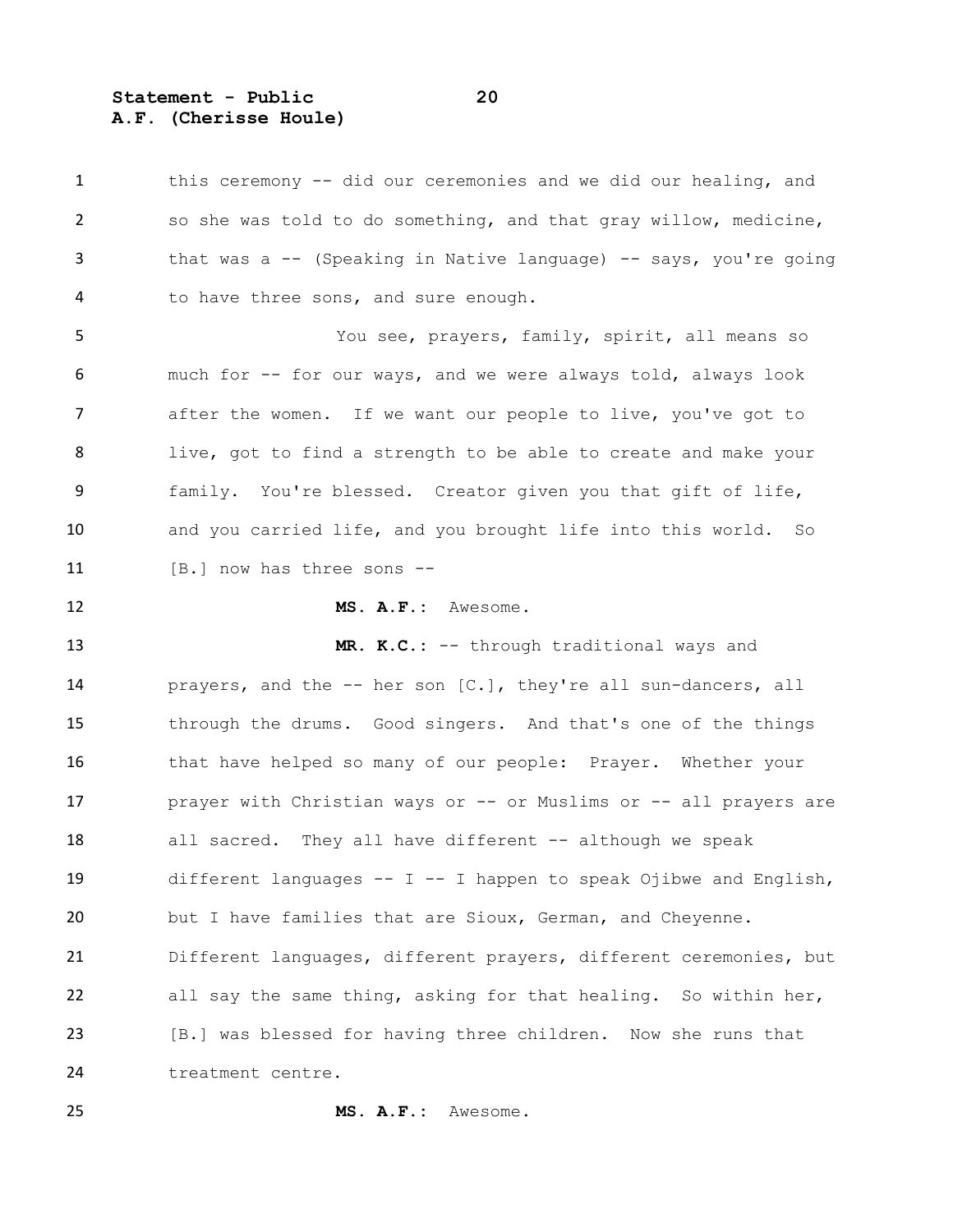**Statement - Public 21 A.F. (Cherisse Houle)**

1 MR. K.C.: And so I'll see what I can -- see if I can talk to her. She lost her father not too long ago, her mom, too, and -- but we're having a -- a memorial. We lost an Elder again yesterday. That's the reason I had to rush home. I had to go out to see the family, and so -- but anyway, I'm hoping to see [B.] tonight or tomorrow or this weekend because we're going to do a family gathering because I dreamt of her dad and her -- her 8 and her dad are -- and I were really close. We grew up together, 9 and -- but anyway, [B.] and that whole family will help you. 10 There's lots of good people. -- Upon adjourning